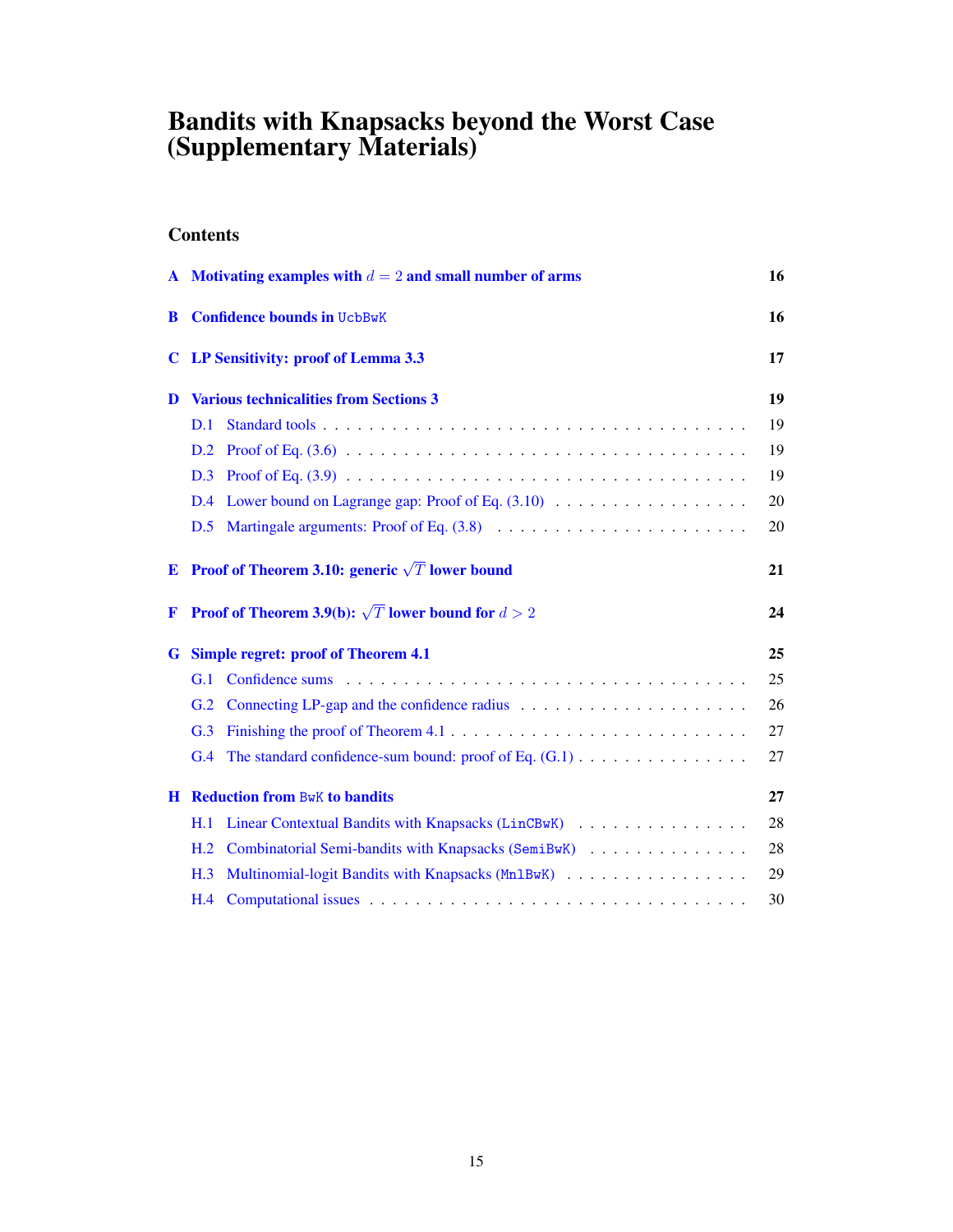### A Motivating examples with  $d = 2$  and small number of arms

We provide direct motivation for Theorem [3.2,](#page-4-1) our positive result for *O*(log *T*) regret. Recall that Theorem [3.2](#page-4-1) only holds with  $d = 2$  resources, and is only meaningful with a reasonably small number of arms *K* (because the regret bounds are linear in *K*). Such problems arise in many motivating applications of BwK, *e.g.,* as listed in [\[14,](#page-10-0) [16\]](#page-10-1). Below we spell out several stylized examples.

In *dynamic assortment* [\[50,](#page-12-0) [7,](#page-10-2) [26\]](#page-11-0), an algorithm is a seller which chooses among possible assortments of products. In each round, a customer arrives, the algorithm chooses an assortment, and offers this assortment for sale at an exogenously fixed price. If a sale happens, the algorithm receives revenue and consumes some amount of inventory. The following version features  $d = 2$  and non-huge  $K$ : there are *K* possible offerings for sale, and a limited amount of "raw material" used to manufacture them. Each offering, if sold, consumes some pre-fixed amount of this raw material.<sup>8</sup>

The "inverted" dynamic assortment problem takes the procurement perspective. An algorithm is a budget-limited contractor which chooses among *K* possible types of offers, *e.g.,* different items to procure from vendors, or different tasks to complete in an online labor market. In each round, a new agent arrives, the algorithm chooses an offer and presents it to the customer at an exogenously fixed price. If the offer is accepted, the contractor receives some utility (*i.e.,* reward) and spends the corresponding amount of money.

In *dynamic pricing* [\[19,](#page-10-3) [12,](#page-10-4) [20,](#page-11-1) [59\]](#page-13-0) an algorithm is a seller with limited supply of some product, and chooses a price in each round. If this price is accepted, a sale happens, and algorithm receives revenue and spends inventory. Of our interest is the case when the set of possible prices is small and exogenously fixed, *e.g.,* there are a few possible discount levels. Likewise, in *dynamic procurement* [\[13,](#page-10-5) [52,](#page-12-1) [14\]](#page-10-0), an algorithm is a budget-limited contractor who continuously procures some product or service. The algorithm chooses a price in each round. If this price is accepted, a transaction happens, so that the algorithm receives an "item" (*i.e.,* reward of 1) and spends the corresponding amount of money. We focus on the case when there are only a few possible prices, *e.g.,* exogenously fixed levels of premium or surcharge.

Our last example concerns fault-tolerance in systems. Consider a system, either physical or computational, which experiments with different possible policies to process incoming requests. In each time step, it chooses one of the possible policies, and observes the outcome (and there are no lingering effects, *e.g.,* no persistent "system state" that changes over time). The outcome consists of utility for performance-as-usual (*i.e.*, reward), and penalty for various mistakes or faults. Fault-tolerance requirement is expressed as a a "budget" on the total penalty accrued by the algorithm.

# **B** Confidence bounds in UcbBwK

Let us fill in the exact specification of the confidence bounds in the UcbBwK algorithm. (This is for the sake of completeness only; as pointed out in Preliminaries, these details do not affect our analysis.)

**Confidence radius.** Given an unknown quantity  $\mu$  and its estimator  $\hat{\mu}$ , a *confidence radius* is an observable high-confidence upper bound on  $|\mu - \hat{\mu}|$ . More formally, it is some quantity Rad  $\in \mathbb{R}_{\geq 0}$ such that it is computable from the algorithm's observations, and  $|\mu - \hat{\mu}| \leq R$  ad with probability (say) at least  $1-1/\overline{T}^3$ . Throughout, the estimator  $\hat{\mu}$  is a sample average over all available observations pertaining to  $\mu$ , unless specified otherwise.

Following the prior work on BwK [\[12,](#page-10-4) [16,](#page-10-1) [3\]](#page-10-6), we use the confidence radius from [\[38\]](#page-11-2):

$$
f_{\text{rad}}(\widehat{\mu}, N) := \min\left(1, \ \sqrt{\frac{C_{\text{rad}}\,\widehat{\mu}}{\max(1, N)}} + \frac{C_{\text{rad}}}{\max(1, N)}\right), \text{ where } C_{\text{rad}} = 3 \cdot \log(KdT),\tag{B.1}
$$

and N is the number of samples. If  $\hat{\mu}$  is a sample average of N independent random variables with support in [0, 1], and  $\mu = \mathbb{E}[\mu]$ , then with probability at least  $1 - (Kdt)^{-2}$  we have

$$
|\hat{\mu} - \mu| \le f_{\text{rad}}(\hat{\mu}, N) \le 3 f_{\text{rad}}(\mu, N). \tag{B.2}
$$

For each arm, we use this confidence radius separately for expected reward of this arm, and expected consumption of each resource.x

 ${}^{8}$ This framing with raw material(s) — BwK formulations of revenue management problems in which products being sold are separate from raw material(s) being consumed — traces back to Besbes and Zeevi [\[20\]](#page-11-1).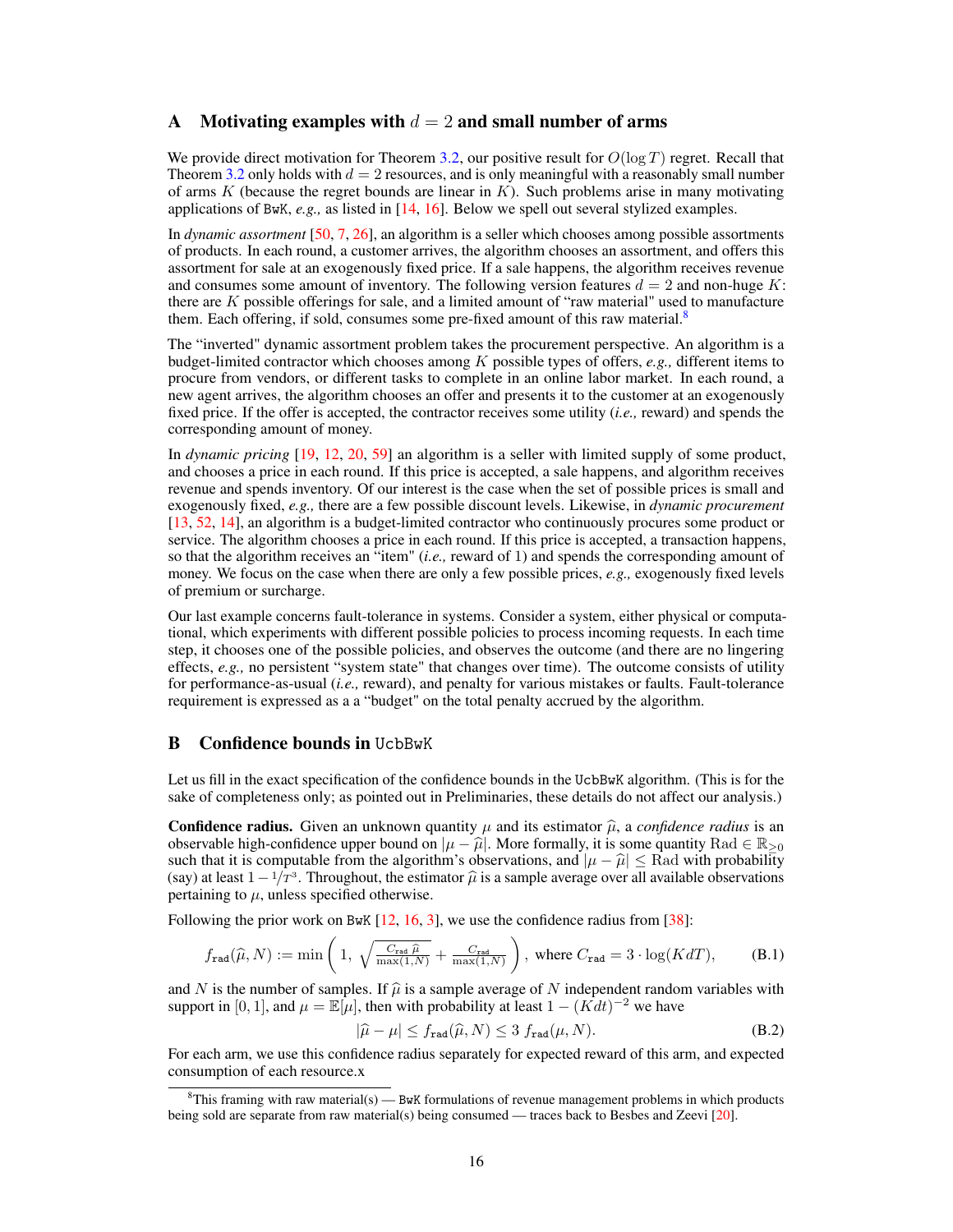**Confidence bounds.** Fix arm  $a \neq \text{null}$ , round t, and resource  $j \neq \text{time}$ .

Let  $S_t(a) = \{s < t : a_s = a\}$  be the set of all previous rounds in which this arm has been chosen, and let  $N_t(a) = |S_t(a)|$ . Let

$$
\hat{r}_t(a) := \frac{1}{t} \sum_{s \in S_t(a)} r_s(a) \quad \text{and} \quad \hat{c}_{j,t}(a) := \frac{1}{t} \sum_{s \in S_t(a)} c_{j,s}(a) \tag{B.3}
$$

denote, resp., the sample average of reward and resource-*j* consumption of this arm so far.

Define the confidence radii  $\text{Rad}_{0,t}(a)$  and  $\text{Rad}_{j,t}(a)$  for, resp., expected reward  $r(a)$  and resource consumption  $c_i(a)$ , and the associated upper/lower confidence bounds:

$$
r_t^{\pm}(a) = \text{proj} \left( \hat{r}_t(a) \pm \text{Rad}_{0,t}(a) \right), \qquad \text{Rad}_{0,t}(a) := f_{\text{rad}}(\hat{r}_t(a), N_t(a)),
$$
  
\n
$$
c_{j,t}^{\pm}(a) = \text{proj} \left( \hat{c}_{j,t}(a) \pm \text{Rad}_{j,t}(a) \right), \qquad \text{Rad}_{j,t}(a) := f_{\text{rad}}(\hat{c}_{j,t}(a), N_t(a)), \qquad (B.4)
$$

where  $proj(x) := \arg \min_{y \in [0,1]} |y - x|$  denotes the projection into [0, 1]. Then, the event

$$
r(a) \in [r_t^-(a), r_t^+(a)] \text{ and } c_j(a) \in [c_{j,t}^-(a), c_{j,t}^+(a)], \quad \forall a \in [K], j \in [d-1].
$$
 (B.5)

holds for each round *t* with probability (say) at least  $1 - \frac{\log(KdT)}{T^4}$  [\[12\]](#page-0-0).

Note that all confidence radii in  $(B.4)$  are upper-bounded by

$$
Radt(a) := frad(1, Nt(a)),
$$
\n(B.6)

which is a version of a more standard confidence radius  $\tilde{O}(1/\sqrt{N_t(a)})$ .

There is no uncertainty on the time resource and the null arm. So, we set  $\text{Rad}_{\text{time},t}(\cdot)=0$  and  $c^{\pm}_{\text{time}, t}(\cdot) = B/T$ , and  $\text{Rad}_{0,t}(\text{null}) = \text{Rad}_{j,t}(\text{null}) = r^{\pm}(\text{null}) = c^{\pm}_{j,t}(\text{null}) = 0.$ 

# C LP Sensitivity: proof of Lemma [3.3](#page-0-2)

We focus on the sensitivity *of the support of the optimal solution*. We build on some well-known results, which we state below in a convenient form (and provide a proof for completeness). We use the textbook material from Bertsimas and Tsitsiklis [\[18\]](#page-0-3).

Throughout this appendix, we consider a best-arm-optimal problem instance with best arm *a*⇤. Let  $X^*$  denote the optimal solution for the linear program [\(2.2\)](#page-0-4). Recall that the support of  $X^*$  is either *{a*⇤*}* or *{a*⇤*,* null*}*. We consider perturbations in the *rescaled LP*:

maximize 
$$
\mathbf{X} \cdot \mathbf{r}
$$
 such that  
\n $\mathbf{X} \in [0, 1]^K$   
\n $\mathbf{X} \cdot \mathbf{1} = 1$   
\n $\forall j \in [d-1]$   $\mathbf{X} \cdot \mathbf{c}_j \leq \left(\frac{B}{T}\right)(1 - \eta_{LP})$   
\n $\mathbf{X} \cdot \mathbf{c}_d \leq \frac{B}{T}$ . (C.1)

Recall that  $r, c_j \in [0, 1]^K$  are vectors of expected rewards and expected consumption of resource *j*. The *d*-th resource is time. The rescaling parameter  $\eta_{LP}$  is given in Eq. [\(2.5\)](#page-0-5).

Let OPT<sup>sc</sup> denote the value of this LP; it is easy to see that  $OPT_{LP}^{sc} = (1 - \eta_{LP})$  OPT<sub>LP</sub>.

We observe that  $a^*$  is the best arm for the rescaled LP, too, because  $G_{\text{LAG}}$  is large enough. Call a distribution over arms *null-degenerate* if its support includes exactly one non-null arm.

**Claim C.1.** *The rescaled LP* [\(C.1\)](#page-0-6) *has a null-degenerate optimal solution with non-null arm*  $a^*$ *.* 

*Proof.* From the theory in [\[18,](#page-0-3) Ch.5], if the optimal basis to LP [\(2.2\)](#page-0-4) remains *feasible* to the rescaled LP  $(C.1)$  then the basis is also optimal to this LP. This is because LP  $(C.1)$  is obtained by a small perturbation to the right-hand side values in LP  $(2.2)$ . Let  $X^*$  denote the optimal solution to LP  $(2.2)$ . From assumption this is a null-degenerate optimal solution. Using the same analysis in [\[18,](#page-0-3) Ch. 4.4] we only have to show that the perturbation is smaller than  $X^*(a^*)$ . Since the perturbation is  $\frac{B_{\eta_{\mu\nu}}}{T} \leq \frac{3\sqrt{B}\log(KTd)}{T}$  while  $X^*(a^*) > \frac{3\sqrt{B}\log(KTd)}{T}$ , this perturbation does not change the basis. Thus, the rescaled LP has a null-degenerate optimal solution.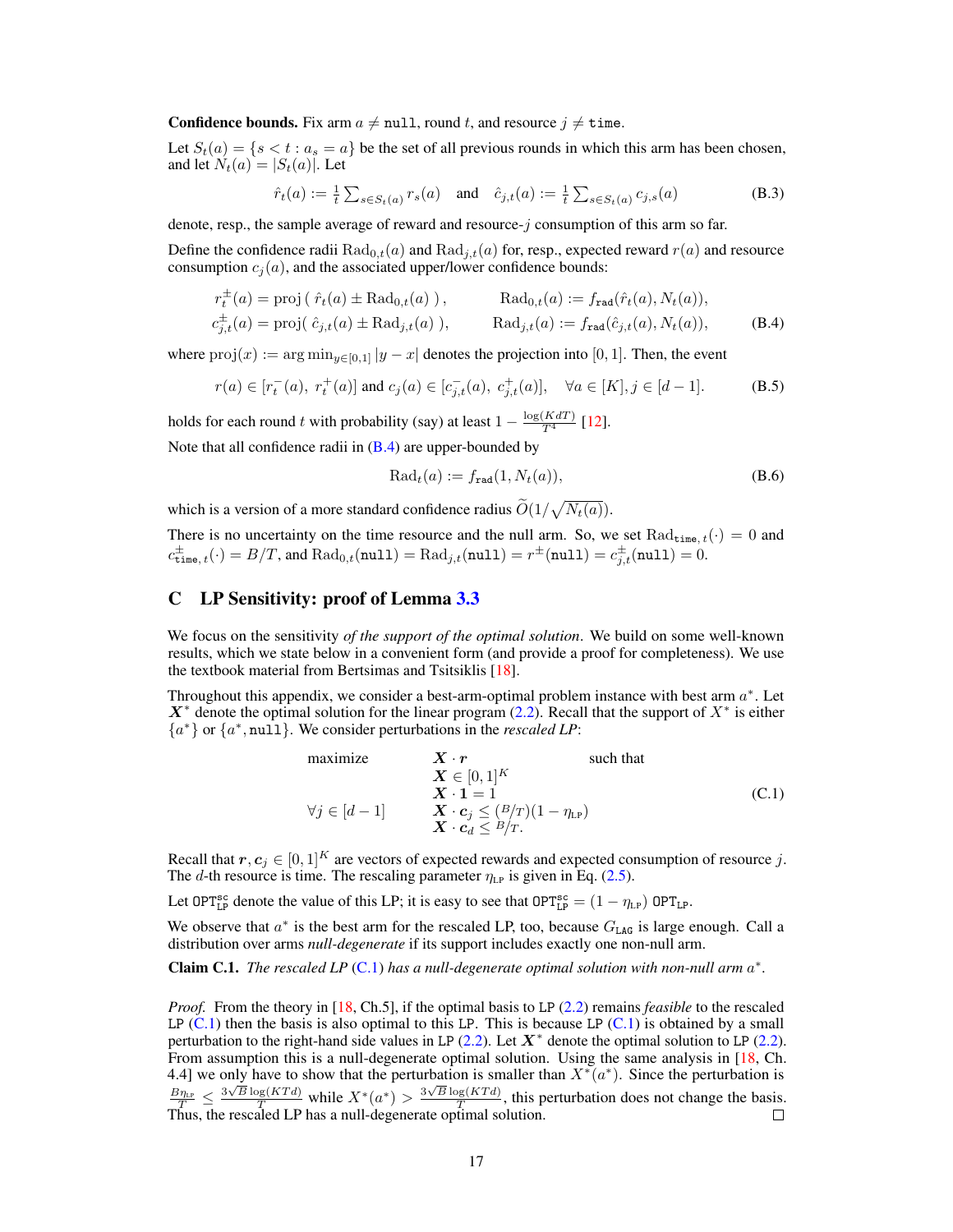**Claim C.2.** Let  $\lambda^*$  denote the vector of the optimal dual solution to the LP [\(2.2\)](#page-0-4). Then

$$
G_{LAG}(a) = \frac{T}{B} \sum_{j \in [d]} \lambda_j^* c_j(a) - r(a). \tag{C.2}
$$

*Proof.* From Eq. [\(3.1\)](#page-0-7) we have the following.

$$
G_{\texttt{LAG}}(a) := \mathcal{L}(\boldsymbol{X}^*, \boldsymbol{\lambda}^*) - \mathcal{L}(\boldsymbol{X}_a, \boldsymbol{\lambda}^*) \\ = \boldsymbol{r}(\boldsymbol{X}^*) - \frac{T}{B}\sum_{j \in [d]} \lambda_j^* \, \boldsymbol{c}_j(\boldsymbol{X}^*) + \frac{T}{B}\sum_{j \in [d]} \lambda_j^* c_j(a) - r(a).
$$

<span id="page-3-0"></span>Consider the dual of the LP [\(2.2\)](#page-0-4). It can be seen that the objective of this dual is  $\sum_{j \in [d]} \lambda_j$ . It follows that OPT<sub>LP</sub> =  $\sum_{j \in [d]} \lambda_j^*$  by strong duality [\[22,](#page-0-8) Section 5.2.3]. As proved in [\[35\]](#page-0-9),  $\mathcal{L}(\mathbf{X}^*, \boldsymbol{\lambda}^*) = \text{OPT}_{\text{LP}}$ . Thus,

$$
\sum_{j\in[d]}\lambda_j^* = \text{OPT}_{\text{LP}} = \mathcal{L}(\boldsymbol{X}^*, \boldsymbol{\lambda}^*) = \boldsymbol{r}(\boldsymbol{X}^*) - \frac{T}{B}\sum_{j\in[d]}\lambda_j^*\boldsymbol{c}_j(\boldsymbol{X}^*) + \sum_{j\in[d]}\lambda_j^*.
$$

Therefore,  $r(X^*) = \frac{T}{B} \sum_{j \in [d]} \lambda_j^* c_j(X^*)$ , which implies [\(C.2\)](#page-0-10).

 $\Box$ 

Claim [3.3](#page-0-2) easily follows from the following standard result by letting  $\delta(a) = \text{Rad}_t(a)$ .

Theorem C.3 (perturbation). *Posit only one resource other than time (*i.e., *d* = 2*). Consider a perturbation of the rescaled LP* [\(C.1\)](#page-0-6)*, where the reward vector*  $\bf{r}$  *is replaced with*  $\bf{\tilde{r}}$ *, and the consumption vector*  $c_1$  *for the non-time resource is replaced with*  $\tilde{c}_1$ *. Let*  $\tilde{X}^*$  *be its optimal solution. Assume*  $0 \leq \tilde{r} - r \leq \delta$  and  $0 \leq c_1 - \tilde{c}_1 \leq \delta$ , for some vector  $\delta \in [0,1]^K$ . Then for each arm  $a \neq a^*$ 

$$
\delta(a) > G_{LAG}(a) \quad \text{if} \quad a \in \text{supp}(\tilde{\boldsymbol{X}}^*).
$$

*Proof.* Let  $\lambda_1^* \geq 0$  denote the dual variable corresponding to the single resource. Note that since  $OPT_{LP} \le 1$  and the dual vector  $\lambda^* \ge 0$  coordinate wise, we have  $\lambda_1^* \le 1$ . From [\[18,](#page-0-3) Ch. 5.1] on local sensitivity when non-basic column of *A* is changed, we have that the maximum allowable change to any single column  $\delta(a) \leq \frac{\tilde{c}(a)}{\lambda_1^*}$  where  $\tilde{c}(a)$  is the reduced-cost for the simplex algorithm, as defined in [\[18\]](#page-0-3). We will show that  $\tilde{c}(a) = G_{\text{LAG}}(a)$ . Thus, if  $\delta(a) \leq \frac{\tilde{c}(a)}{\lambda_1^*} = \frac{G_{\text{LAG}}(a)}{\lambda_1^*}$  we have that the basis remains unchanged. Likewise from Bertsimas and Tsitsiklis [\[18,](#page-0-3) Ch. 5], the maximum allowed perturbation  $\delta(a)$  on the reward  $r(a)$  for the basis to remain unchanged is  $\delta(a) \leq \tilde{c}(a)$ . Combining these two we get the "*if*" part of the theorem.

It remains to prove that the reduced cost  $\tilde{c}(a) = G_{\text{LAG}}(a)$ . After converting the linear pro-gram to the standard form as required in [\[18\]](#page-0-3), the reduced-cost  $\tilde{c}(a)$  is given by the expression  $\frac{T}{B(1-\eta_{\mu})} \sum_{j\in[d]} c_j(a)\tilde{\lambda}_j^* - r(a)$  where  $\tilde{\lambda}^*$  is the optimal dual solution to LP [\(C.1\)](#page-0-6). Note that  $\lambda^* := \left(\frac{1}{1-\eta_{LF}}\right)\tilde{\lambda}^*$  is an optimal solution to the dual of the LP [\(2.2\)](#page-0-4). Thus, plugging it into the definition of reduced cost and combining it with Claim [C.2](#page-0-11) we have that

$$
\tilde{c}(a) = \frac{T}{B} \sum_{j \in [d]} \lambda_j^* c_j(a) - r(a) = G_{\text{LAG}}(a).
$$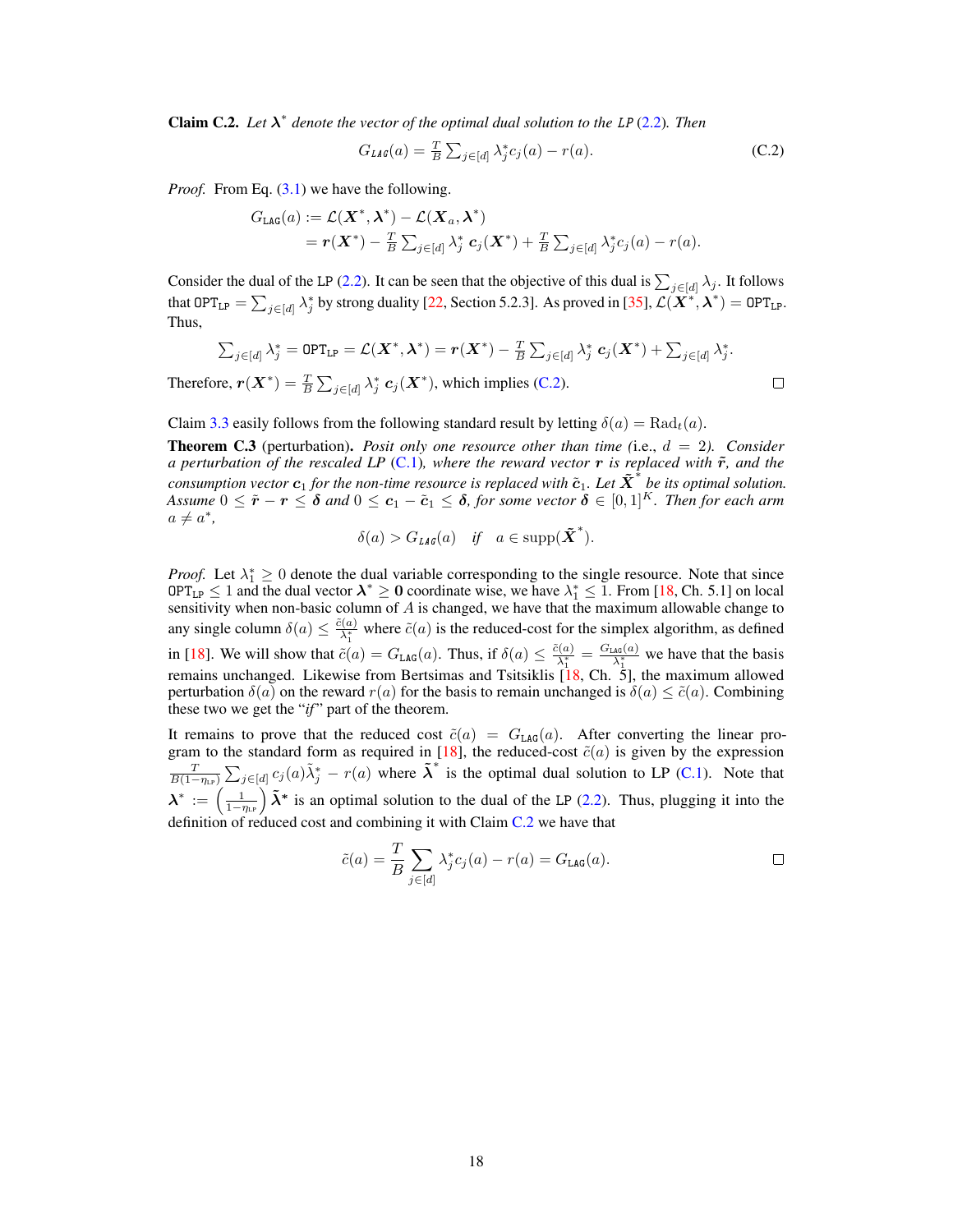### D Various technicalities from Sections [3](#page-0-12)

#### D.1 Standard tools

<span id="page-4-1"></span>We rely on some standard tools, which we state below for the sake of convenience.

**Theorem D.1** (Wald's identity). Let  $X_i : i \in \mathbb{N}$  be *i.i.d. real-valued random variables, adapted to filtration*  $\mathcal{F}_i$ :  $i \in \mathbb{N}$ . Let N be a stopping time relative to the same filtration. Then

$$
\mathbb{E}[X_1 + X_2 + \ldots + X_N] = \mathbb{E}[X_i] \cdot \mathbb{E}[N].
$$

**Theorem D.2** (Optimal Stopping Theorem). Let  $X_i : i \in \mathbb{N}$  be a martingale sequence with  $\mathbb{E}[X_0]=0$  adapted to filtration  $\mathcal{F}_i: i \in \mathbb{N}$ . Let N be a stopping time relative to the same filtration. *Then we have that*  $\mathbb{E}[X_N] = 0$ *.* 

**Theorem D.3** ([\[37,](#page-0-13) [12\]](#page-0-0)). Let  $Z_1, Z_2, \ldots, Z_T$  be a martingale w.r.t. filtration  $(\mathcal{F}_t)_{t \in [T]}$ , such that  $|Z_t| \leq c$  *for all*  $t \in [T]$ *. Let*  $\mu := \frac{1}{T} \sum_{t \in [T]} \mathbb{E}[Z_t | \mathcal{F}_{t-1}]$ *. Then,* 

$$
\Pr\left[\left|\sum_{t\in[T]} Z_t - \mu T\right| > \sqrt{2\mu T c^2 \ln \frac{T}{\delta}}\right] \le \delta.
$$

### D.2 Proof of Eq. [\(3.6\)](#page-0-14)

Let  $\tau$  denote the stopping time of the algorithm that chooses arm  $a^*$  in every time-step, given that the total budget is  $B_0$ ,  $T_0$  on the two resources. From definition we have  $REW(a^* | B_0, T_0)$  $\sum_{t \in [\tau]} r_t(a^*)$ . Using Wald's identity (Theorem [D.1\)](#page-0-8), we have that  $\mathbb{E}[\text{REW}(a^* \mid B_0, T_0)] =$  $\mathbb{E}[\tau]$   $r(a^*)$ .

<span id="page-4-0"></span>Let  $B_0$ ,  $T_0$  denote the budget remaining for the two resources. By definition, we have that  $\tau \geq T_0$ and  $\sum_{t \in [\tau]} c_t(a^*) \ge B_0$ . Using the Wald's identity (Theorem [D.1\)](#page-0-8) we have that  $\mathbb{E}[\sum_{t \in [\tau]} c_t(a^*)] =$  $\mathbb{E}[\tau]c(a^*)$ . Thus, we have  $\mathbb{E}[\tau] \ge \min \left\{T_0, \frac{B_0}{c(a^*)}\right\}$  $\}$   $\geq$  min  $\{T_0, B_0\}$ . Therefore, we obtain the following.

$$
\mathbb{E}[\text{REW}(a^* \mid B_0, T_0)] = \mathbb{E}[\tau]r(a^*) > \left(\frac{\min\{T_0, B_0\}}{\max\{\frac{B}{T}, c(a^*)\}}\right)r(a^*), \text{ and } (D.1)
$$

$$
\mathbb{E}[\text{REW}(a^* \mid B)] = \mathbb{E}[\tau_B]r(a^*) \le \left(\frac{B}{\max\{\frac{B}{T}, c(a^*)\}}\right)r(a^*).
$$
 (D.2)

Combining Equations  $(D.1)$  and  $(D.2)$ , we get Eq.  $(3.6)$ .

### D.3 Proof of Eq. [\(3.9\)](#page-0-17)

We now modify the above proof to get the tighter lower-bound in Eq.  $(3.9)$ . Let  $T_0$ ,  $B_0$  denote the expected remaining time and budget (respectively) and let  $\tau$  denote the (random) stopping time of the algorithm that chooses arm  $a^*$  in every time-step given  $T_0$  time-steps and  $B_0$  budget. This implies that we have,  $\mathbb{E}[\sum_{t \in [\tau]} c_t(a^*)] \geq B_0$  and  $\mathbb{E}[\tau] \geq T_0$ . From Theorem [D.1,](#page-0-8) this implies that we have  $\mathbb{E}[\tau]c(a^*) \geq B_0$  and  $\mathbb{E}[\tau] \geq T_0$ . This implies that  $\mathbb{E}[\tau] \geq \min\{T_0, \frac{B_0}{c(a^*)}\}.$ 

Similar to Eq.  $(D.1)$  and Eq.  $(D.2)$  we obtain the following.

$$
\mathbb{E}[\text{REW}(a^* \mid B_0, T_0)] = \mathbb{E}[\tau]r(a^*) > \min\{T_0, \frac{B_0}{c(a^*)}\}r(a^*), \text{ and } (D.3)
$$

$$
\mathbb{E}[\text{REW}(a^* \mid B_0 = B, T_0 = T)] = \text{OPT}_{\text{FD}} \le \left(\frac{B}{\max\{\frac{B}{T}, c(a^*)\}}\right) r(a^*).
$$
 (D.4)

Combining Equations  $(D.3)$  and  $(D.4)$ , we get Eq.  $(3.9)$ .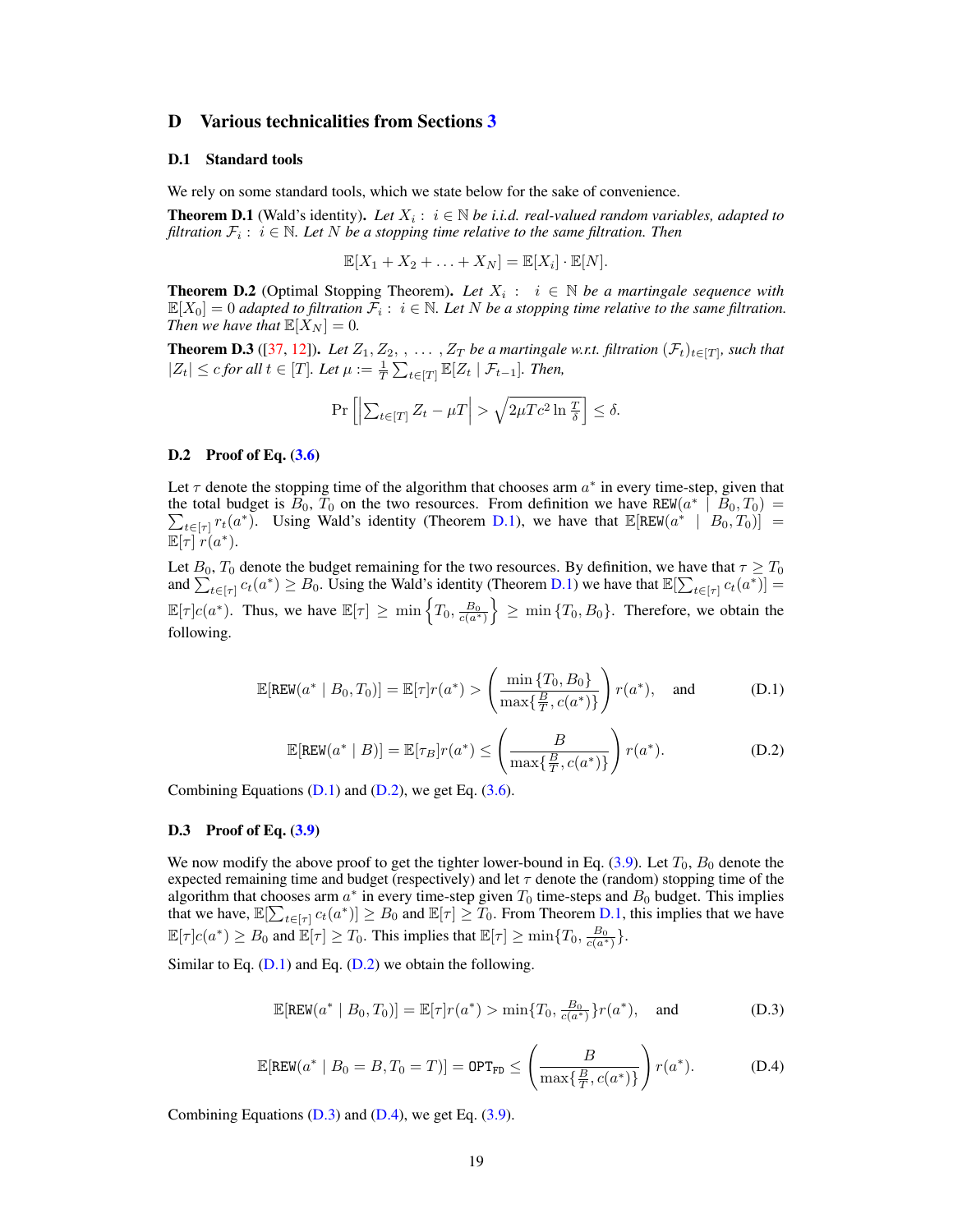#### D.4 Lower bound on Lagrange gap: Proof of Eq.  $(3.10)$

We will use Eq.  $(3.4)$  and some standard properties of linear programming.

Assume  $c(a^*) < \frac{B}{T}$ . Using complementary slackness theorem on LP [\(2.2\)](#page-0-4), this implies that  $\lambda_1^* = 0$ . Moreover, note that the objective in the dual of LP [\(2.2\)](#page-0-4) is  $\lambda_0^* + \lambda_1^* = \lambda_0^*$ . The optimal value of the primal LP [\(2.2\)](#page-0-4) is  $r(a^*)$  since,  $X(a^*)=1$  is the optimal solution to the LP. This implies that  $\lambda_0^* = r(a^*) \ge \frac{\text{OPT}_{FD}}{T}$ . Substituting this into Eq. [\(3.4\)](#page-0-21) gives the first inequality in Eq. [\(3.10\)](#page-0-20).

Now assume  $c(a^*) > \frac{B}{T}$ . Again, as above complementary slackness theorem on LP [\(2.2\)](#page-0-4), this implies that  $\lambda_0^* = 0$ . Thus,  $G_{\text{LAG}}(a) = \frac{T}{B} \cdot \lambda_1^* \cdot c(a) - r(a)$ . Using the dual objective function  $\lambda_0^* + \lambda_1^* = \lambda_1^*$ <br>combined with strong duality, this implies that  $\lambda_1^* = \frac{0 \text{PT}_{\text{LP}}}{T} \ge \frac{0 \text{PT}_{\text{EP}}}{T}$ . Pluggin gives the second inequality in Eq.  $(3.10)$ .

### D.5 Martingale arguments: Proof of Eq.  $(3.8)$

For the proof of Eq. [\(3.8\)](#page-0-22), we use the well-known theorem on optimal stopping time of martingales (Theorem [D.2\)](#page-0-23). Fix an arm  $a \in [K]$ . For any subset  $S \subseteq [T]$  of rounds let  $N_S(a)$ ,  $r_S(a)$  and  $c_S(a)$ denote the number of times arm *a* is chosen, the total realized rewards for arm *a* and the total realized consumption of arm  $a$ , respectively. Let  $\tau$  denote the (random) stopping time of a BwK algorithm with (random) budget *B* and time *T*. Then we have the following claim.

**Claim D.4.** *For a random stopping time*  $\tau$ *, for every arm*  $a \in [K]$  *we have the following.* 

<span id="page-5-0"></span>
$$
\mathbb{E}\left[r_{[\tau]}(a)\right] = r(a) \cdot \mathbb{E}[N_{[\tau]}(a)].\tag{D.5}
$$

$$
\mathbb{E}\left[c_{[\tau]}(a)\right] = c(a) \cdot \mathbb{E}[N_{[\tau]}(a)].\tag{D.6}
$$

*Proof.* We will prove the equality in Eq. [\(D.5\)](#page-0-24); the one in Eq. [\(D.6\)](#page-0-25) follows. Consider  $r_{[\tau]}(a)$ . By definition this is equal to  $\sum_{t \in [\tau]} r_t(a) \cdot \mathbb{I}[a_t = a]$ . Let  $A_t := \mathbb{I}[a_t = a]$  denote the random variable corresponding to the event that arm *a* is chosen at time *t*. Define the random variable

<span id="page-5-3"></span><span id="page-5-1"></span>
$$
Y_t := \sum_{t' \leq t} A_{t'} r_{t'}(a) - \mathbb{E}_{t'}[A_{t'} r_{t'}(a)],
$$

where  $\mathbb{E}_t[.]$  denotes the conditional expectation given the random variables  $A_1, A_2, \ldots, A_{t-1}$ . It is easy to see that the sequences  $\{X_t\}_{t \in [\tau]}$ ,  $\{Y_t\}_{t \in [\tau]}$  and  $\{Z_t\}_{t \in [\tau]}$  forms a martingale sequence. Thus, we will apply the optimal stopping theorem (Theorem [D.2\)](#page-0-23) at time  $\tau$ , we have the following.

$$
\mathbb{E}\left[Y_{\tau}\right] = \mathbb{E}\left[\sum_{t' \leq \tau} A_{t'} r_{t'}(a)\right] - \mathbb{E}\left[\sum_{t' \leq \tau} \mathbb{E}\left[A_{t'} r_{t'}(a)\right]\right] = 0.
$$
\n(D.7)

Consider the term  $\mathbb{E}\left[\sum_{t' \leq \tau} \mathbb{E}_{t'}[A_{t'}r_{t'}(a)]\right]$  in Eq. [\(D.7\)](#page-0-26). This can be simplified to  $\mathbb{E}\left[\sum_{t' \leq \tau} r(a) \cdot \Pr[a_{t'} = a]\right]$ . Consider the following random variable

<span id="page-5-2"></span>
$$
Z_t := \sum_{t' \le t} \Pr[a_{t'} = a] - \mathbb{E}_{t'}[\Pr[a_{t'} = a]].
$$

Note that  $\sum_{t' \leq t} \mathbb{E}_{t'}[\Pr[a_{t'} = a]] = N_{[t]}(a)$ . Thus, using Theorem [D.2](#page-0-23) on the sequence  $Z_t$  at the stopping time  $\tau$ , we obtain  $\mathbb{E}\left[\sum_{t' \leq \tau} \Pr[a_{t'} = a]\right] = \mathbb{E}[N_{[\tau]}(a)].$ 

Thus, the term  $\mathbb{E}\left[\sum_{t' \leq \tau} \mathbb{E}_{t'}\left[A_{t'}r_{t'}(a)\right]\right]$  in Eq. [\(D.7\)](#page-0-26) simplifies to  $r(a) \cdot N_{[\tau]}(a)$  which gives the required equality in Eq. [\(D.5\)](#page-0-24).  $\Box$ 

We will now use Claim [D.4](#page-0-27) to prove Eq. [\(3.8\)](#page-0-22). Recall that REW( $a | B(a), T(a)$ ) denotes the total contribution to the reward by the BwK algorithm by playing arm *a* with a (random) resource consumption of  $B(a)$  and time steps of  $T(a)$ . Let  $\tau$  be the (random) stopping time of this algorithm.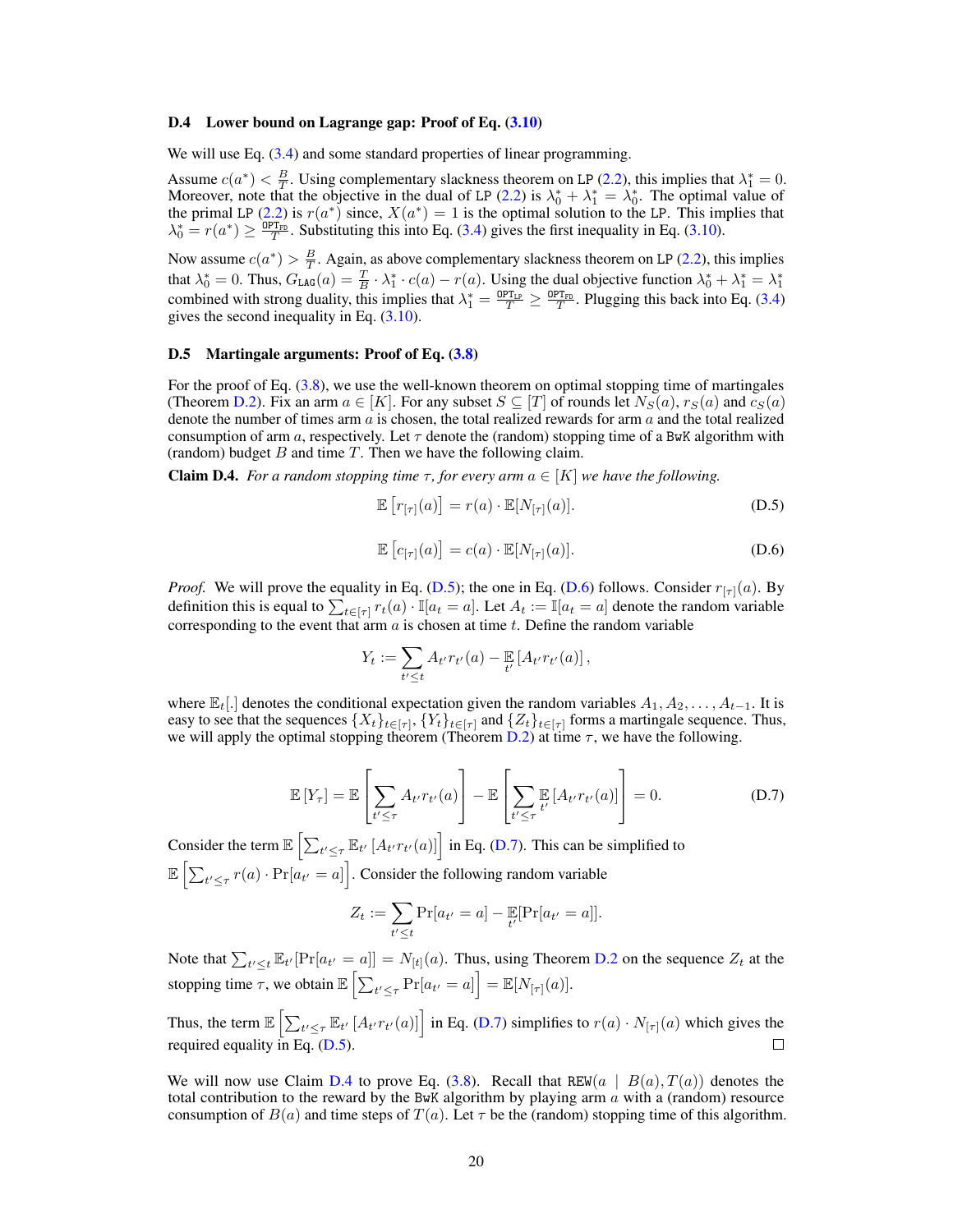By definition we have that  $N_{[\tau]}(a) = T(a)$ . Thus,  $\mathbb{E}[N_{[\tau]}(a)] = \mathbb{E}[T(a)$ . From Eq. [\(D.6\)](#page-0-25), we also have that  $\mathbb{E}[N_{[\tau]}(a)] = \frac{\mathbb{E}[c_{[\tau]}(a)]}{c(a)}$ . From the definition of  $B(a)$  we have,  $B(a) = c_{[\tau]}(a)$  and thus,  $\mathbb{E}[B(a)] = \mathbb{E}[c_{[\tau]}(a)]$ . Thus, this implies that  $\mathbb{E}[N_{[\tau]}(a)] = \min\{T(a), \frac{\mathbb{E}[B(a)]}{c(a)}\}$ . Consider  $\mathbb{E}[\text{REW}(a)] = \mathbb{E}[\text{REW}(a \mid B(a), T(a))].$ 

$$
\mathbb{E}[\text{REW}(a \mid B(a), T(a))] = \mathbb{E}\left[r_{[\tau]}(a)\right]
$$
  
=  $r(a) \cdot \mathbb{E}[N_{[\tau]}(a)]$  (From Eq. (D.5))  
=  $r(a) \cdot \min\{T(a), \frac{\mathbb{E}[B(a)]}{c(a)}\}$  (D.8)

Now, consider  $LP(a | E[B(a)], E[T(a)])$ . This value is equal to,

$$
\mathbb{E}[\text{REW}(a \mid \mathbb{E}[B(a)], \mathbb{E}[T(a)])] = \frac{r(a)}{\max\{\mathbb{E}[B(a)]/\mathbb{E}[T(a)], c(a)\}} \cdot \frac{\mathbb{E}[B(a)]}{\mathbb{E}[T(a)]}
$$

$$
= r(a) \cdot \min\left\{\mathbb{E}[T(a)], \frac{\mathbb{E}[B(a)]}{c(a)}\right\}.
$$

Note that the last equality is same as the RHS in Eq. [\(D.8\)](#page-0-28).

# E Proof of Theorem [3.10:](#page-0-29) generic  $\sqrt{T}$  lower bound

Preliminaries. We rely on a well-known information-theoretic result for multi-armed bandits: essentially, no algorithm can reliably tell apart two bandit instances at time *T* if they differ by at most  $O(1/\sqrt{T})$ .<sup>[9](#page-0-30)</sup> We formulate this result in a way that is most convenient for our applications.

**Lemma E.1.** *Consider multi-armed bandits with Bernoulli rewards. Fix*  $\epsilon > 0$  *and two problem*  $\inf$  *instances*  $\mathcal{I}, \mathcal{I}'$  such that the mean reward of each arm differs by at most  $\epsilon$  between  $\mathcal{I}$  and  $\mathcal{I}'$ . Suppose *some bandit algorithm outputs distribution*  $Y_t$  *over arms at time*  $t \leq c/\epsilon^2$ *, for a sufficiently small absolute constant c. Let H be an arbitrary Lebesgue-measurable set of distributions over arms. Then either*  $\Pr[Y_t \in H | J_t = I] > 1/4$  *or*  $\Pr[Y_t \notin H | J_t = I'] > 1/4$  *holds.* 

Applying Lemma [E.1](#page-0-31) to bandits with knapsacks necessitates some subtlety. First, the rewards in the lemma will henceforth be called *quasi-rewards*, as they may actually correspond to consumption of a particular resource. Second, while a BwK algorithm receives multi-dimensional feedback in each round, the feedback other than the quasi-rewards will be the same (in distribution) for both problem instances, and hence can be considered a part of the algorithm. Third, distribution  $Y_t$  will be the conditional distribution over arms chosen by the BwK algorithm in round *t* given the algorithm's observations so far; we will assume this without further mention. Fourth, we will need to specify the set *H* of distributions (which will depend on a particular application).

Consider the rescaled LP [\(C.1\)](#page-0-6) with  $\eta_{LP} := 6 * OPT_{LP} \sqrt{\frac{\log dT}{B}}$ ; we use this  $\eta_{LP}$  throughout this proof. Let OPT<sub>LP</sub> be the value of this LP. We prove the lower bound using  $OPT_{LP}^{sc}$  as a benchmark. This suffices by the following claim from prior work:  $10$ 

**Claim E.2** (Immortica et al. [\[35\]](#page-0-9)).  $\mathit{OPT_{LP}^{\text{sc}}}\leq \mathit{OPT_{FD}}$  for  $\eta_{LP}:=6\cdot \mathit{OPT_{LP}}\sqrt{\frac{\log dT}{B}}$ .

**Problem instances.** Let  $r(a)$  and  $c(a) \in [0, 1]^d$  be, resp., the mean reward and the mean resource consumption vector for each arm *a* for instance  $\mathcal{I}_0$ . Let  $\epsilon = c_{LB}/\sqrt{T}$ .

Problem instances  $\mathcal{I}, \mathcal{I}'$  are constructed as specified in the proof sketch; we repeat it here for the sake of convenience. For both instances, the rewards of each non-null arm  $a \in \{A_1, A_2\}$  are deterministic and equal to  $r(a)$ . Resource consumption vector for arm  $A_1$  is deterministic and equals  $c(A_1)$ . Resource consumption vector of arm  $A_2$  in each round *t*, denoted  $c_{(t)}(A_2)$ , is a carefully

<sup>&</sup>lt;sup>9</sup>This strategy for proving lower bounds in multi-armed bandits goes back to Auer et al. [\[11\]](#page-0-33). Lemma [E.1](#page-0-31) is implicit in Auer et al. [\[11\]](#page-0-33), see Slivkins [\[54,](#page-0-18) Lemma 2.9] for exposition.

<sup>&</sup>lt;sup>10</sup>Claim [E.2](#page-0-34) is a special case of Lemma 8.6 in Immorlica et al. [\[35\]](#page-0-9) for  $\tau^* = T$  and the reward/consumption for each arm, each resource and each time-step replaced with the mean reward/consumption.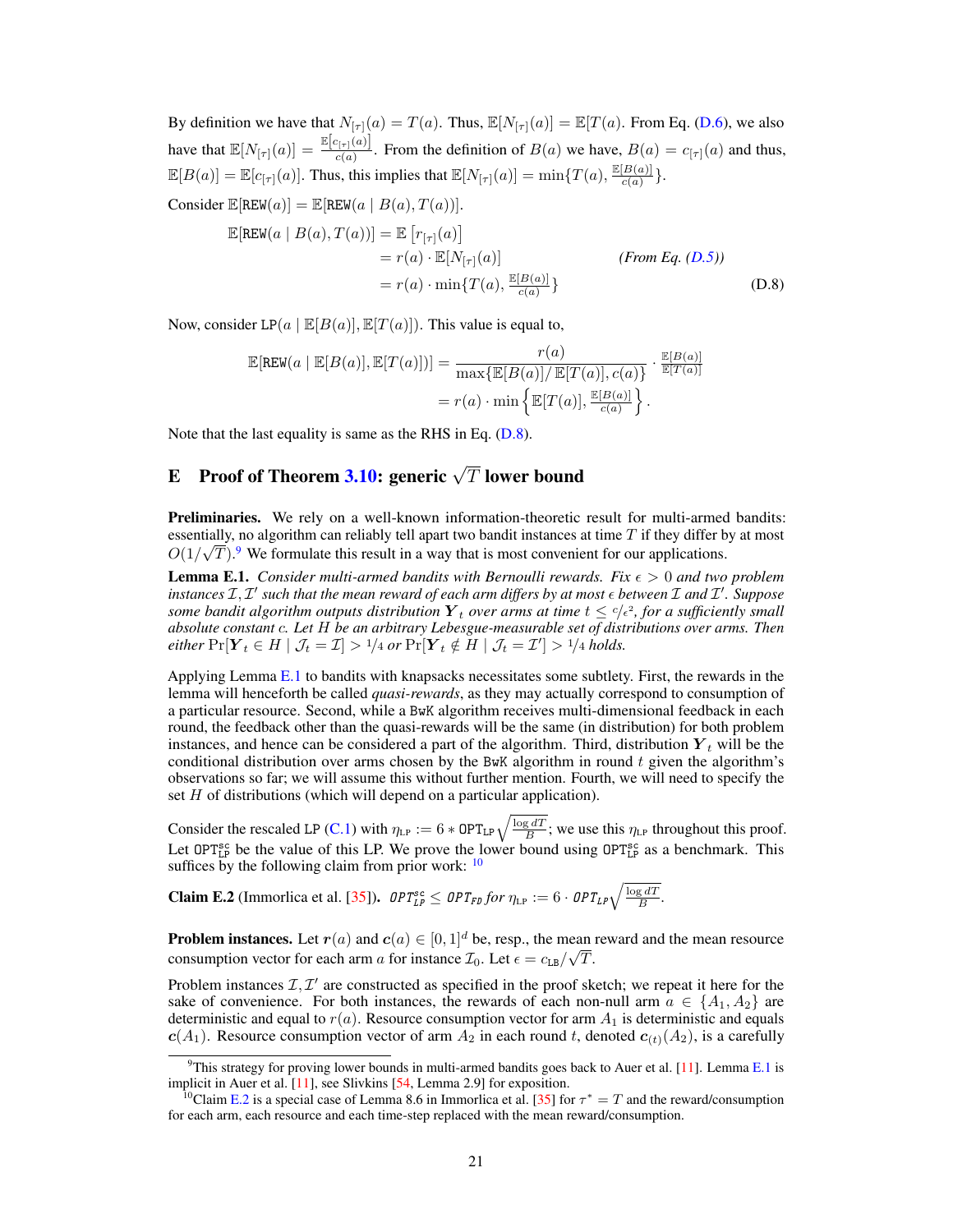<span id="page-7-1"></span>constructed random vector whose expectation is  $c(A_2)$  for instance *I*, and slightly less for instance *I*<sup> $1$ </sup>. Specifically,  $c_{(t)}(A_2) = c(A_2) \cdot W_t/(1 - c_{\text{LB}})$ , where  $W_t$  is an independent Bernoulli random variable which correlates the consumption of all resources. We posit  $\mathbb{E}[W_t]=1 - c_{\text{LB}}$  for instance *I*, and  $\mathbb{E}[W_t] = 1 - c_{LB} - \epsilon$  for instance  $\mathcal{I}'$ .

**Main derivation.** From the premise of the theorem (Eq.  $(3.15)$ ), problem instance  $\mathcal{I}$  admits an optimal solution  $X^*$  that is substantially supported on both non-null arms. Let  $X^*_{\mathcal{I}}, X^*_{\mathcal{I}}$  denote the optimal solutions to the scaled LP, instantiated for instances  $I, I'$  respectively.

The proof proceeds as follows. We first prove certain properties of distributions  $X^*_{\mathcal{I}}$  and  $X^*_{\mathcal{I}}$ . We then use these properties and apply Lemma  $E.1$  with suitable quasi-rewards to complete the proof of the lower-bounds.

Since we modify the mean consumption of all resources for one arm in  $\mathcal{I}'$  this implies that  $X^*_{\mathcal{I}} \neq X^*_{\mathcal{I}'}$ . From assumption [3.8-\(3.8\)](#page-0-36) we have that  $G_{\text{LAG}} \ge c_{\text{LB}}/\sqrt{T}$ . From the premise of the theorem, we have that the mean vector of consumptions for the resources  $j \in [d]$  are all linearly independent. Thus, we can apply sensitivity theorem [C.3](#page-0-37) to conclude that the support of the solution  $X^*_{\mathcal{I}}$ , is same as  $X^*_{\mathcal{I}}$ .

<span id="page-7-0"></span>Moreover, from the linear independence of the consumption vectors and Eq. [\(3.15\)](#page-0-35). combined with standard LP theory (see chapter 4 on duality in [\[18\]](#page-0-3)) we have that there exists a resource  $j^* \in [d]$ such that the optimal solution  $X^*_{\mathcal{I}}$  satisfies the resource constraint with equality.

In what follows, we denote the vector *c* as a shorthand for  $c_j$ <sup>∗</sup> (*i.e.*, we drop the index *j*<sup>\*</sup>). Note that from the perturbation we have that  $c(A_1) < c(A_2)$ . Thus, for some  $\delta > 0$  we have  $X^*_{\mathcal{I}}(A_1) = X^*(A_1)$ .  $X_{\mathcal{I}}^*(A_1) - \delta$  and  $X_{\mathcal{I}'}^*(A_2) = X_{\mathcal{I}}^*(A_2) + \delta$ . Let  $||X||$  denote the  $\ell_1$ -norm of a given distribution *X*. Thus, we have

$$
\|\boldsymbol{X}_{\mathcal{I}}^* - \boldsymbol{X}_{\mathcal{I}'}^*\| = 2\delta. \tag{E.1}
$$

Given any distribution *Y* over the arms, let

$$
V_{\rm sc}(\boldsymbol{Y}) := (1 - \eta_{\rm LP}) \cdot B / T \cdot r(\boldsymbol{Y}) / \left( \max_{j \in [d]} c_j(\boldsymbol{Y}) \right).
$$
 (E.2)

This is the value of *Y* in the rescaled LP [\(C.1\)](#page-0-6), where *Y* itself is rescaled to make it LP-feasible (and as large as possible). Note that  $V_{\text{sc}}(\boldsymbol{Y}) = (1 - \eta_{\text{LP}}) V(\boldsymbol{Y})$ , where  $V(\boldsymbol{Y})$  is the value of the original LP, as defined in [\(E.2\)](#page-0-38). Also,  $OPT_{LP}^{sc} = \sup_{\mathbf{Y}} V_{sc}(\mathbf{Y})$ .

By a slight abuse of notation, let  $V_{\rm sc}(Y), V'_{\rm sc}(Y)$  be the value of  $V_{\rm sc}(Y)$  corresponding to instances  $I$  and  $I'$  respectively.

We use the following two claims in the proof of our lower-bound. Claim  $E.3$  states that if a distribution is close to the optimal distribution for instance  $\mathcal I$  then it is also far from the optimal distribution for  $I^{\prime}$ . Claim [E.4](#page-0-40) states that if a distribution is far from the optimal distribution, then playing from that distribution also incurs large instantaneous regret. Both claims have nothing to do with particular algorithms.

**Claim E.3.** Fix distribution  $Y \in \Delta^3$  and  $\epsilon < 1$ . If  $||X^*_{\mathcal{I}} - Y|| < \epsilon \cdot c_{\text{LB}}^2$  then  $||X^*_{\mathcal{I}'} - Y|| \ge \epsilon \cdot c_{\text{LB}}^2$ .  $\textbf{Claim E.4.}$  *Fix distribution*  $\boldsymbol{Y} \in \Delta^3$  and  $\epsilon < 1$ . If  $\|\boldsymbol{X}_{\mathcal{I}}^* - \boldsymbol{Y}\| \geq \epsilon \cdot c_{\texttt{LB}}^2$  then  $V_{sc}(\boldsymbol{X}_{\mathcal{I}}^*) - V_{sc}(\boldsymbol{Y}) \geq \epsilon$  $\epsilon \cdot \frac{c_{\mathtt{LB}}^3}{2}$ . Likewise, if  $\|\boldsymbol{X}_{\mathcal{I}'}^* - \boldsymbol{Y}\| \geq \epsilon \cdot c_{\mathtt{LB}}^2$  then  $V'_{sc}(\boldsymbol{X}_{\mathcal{I}'}^*) - V'_{sc}(\boldsymbol{Y}) \geq \epsilon \cdot \frac{c_{\mathtt{LB}}^3}{2}$ .

<span id="page-7-2"></span>We now invoke Lemma [E.1](#page-0-31) with the quasi-rewards at each time-step determined by the consumption of the resource  $i^*$ .

Define the set,

$$
\mathcal{H} := \left\{ \boldsymbol{Y} : \|\boldsymbol{X}_{\mathcal{I}}^* - \boldsymbol{Y}\| \ge \epsilon \cdot c_{\text{LB}}^2 \right\},\tag{E.3}
$$

to complete the proof Theorem [3.10.](#page-0-29) Consider an arbitrary algorithm ALG. We consider two cases:  $\mathcal{J} = \mathcal{I}$  and  $\mathcal{J} = \mathcal{I}'$ , which denote the instance that satisfies the conclusion of this lemma for at least  $\frac{T}{2}$  rounds for  $T := \frac{c_{LB}}{\epsilon^2}$ .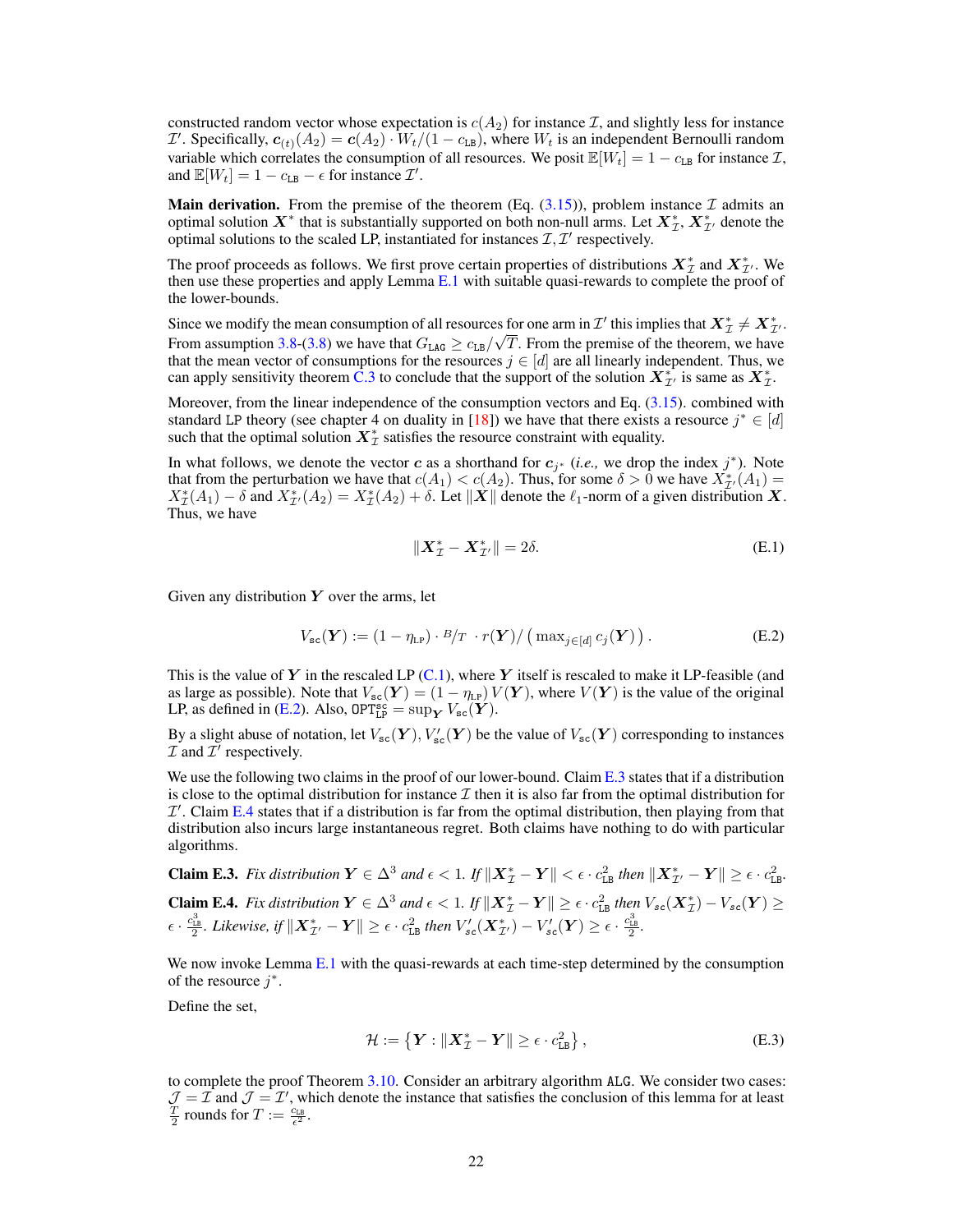Let  $\mathcal{J} = \mathcal{I}$ . Let  $\mathcal{T}$  denote the set of time-steps  $t \in [T]$  such that  $\mathcal{J}_t = \mathcal{I}$  and  $Y_t \in \mathcal{H}$ . Then, the expected regret of ALG can be lower-bounded by,

$$
\mathbb{E}\left[\sum_{t\in\mathcal{T}}V_{\text{sc}}(\boldsymbol{X}_{\mathcal{I}}^{*})-V_{\text{sc}}(\boldsymbol{Y}_{t})\right]=\mathbb{E}\left[\sum_{t\in\mathcal{T}:\;||\boldsymbol{X}_{\mathcal{I}}^{*}-\boldsymbol{Y}_{t}||\geq\epsilon\cdot c_{\text{LB}}^{2}}V_{\text{sc}}(\boldsymbol{X}_{\mathcal{I}}^{*})-V_{\text{sc}}(\boldsymbol{Y}_{t})\right] \qquad (by\;Eq.\;(E.3))
$$
\n
$$
\geq \mathbb{E}\left[\sum_{t\in\mathcal{T}}\epsilon\cdot\frac{c_{\text{LB}}^{3}}{2}\right] \qquad (by\;Eq.\;(E.4))
$$
\n
$$
\geq T/4\cdot\epsilon\cdot\frac{c_{\text{LB}}^{3}}{2} \qquad (by\;Lemma\;E.1)
$$
\n
$$
\geq O\left(c_{\text{LB}}^{4}\cdot\sqrt{T}\right).
$$
\n(Since  $\epsilon = \frac{c_{\text{LB}}}{\sqrt{T}}.$ )

 $\geq O\left(c_{\mathtt{LB}}^4\right)$ . *. (Since*  $\epsilon = \frac{c_{LB}}{\sqrt{T}}$ )

We use a similar argument when  $\mathcal{J} = \mathcal{I}'$ . Let  $\mathcal{T}'$  denote the set of time-steps  $t \in [T]$  such that  $\mathcal{J}_t = \mathcal{I}'$  and  $\|\boldsymbol{X}_{\mathcal{I}'}^* - \boldsymbol{Y}_t\| \ge \epsilon \cdot c_{\text{LB}}^2$ . The expected regret of ALG can be lower-bounded by,

$$
\mathbb{E}\left[\sum_{t\in\mathcal{T}'}V'_{\text{sc}}(\boldsymbol{X}_{\mathcal{I}'}^{*})-V'_{\text{sc}}(\boldsymbol{Y}_{t})\right]=\mathbb{E}\left[\sum_{t\in\mathcal{T}':\,\|\boldsymbol{X}_{\mathcal{I}'}^{*}-\boldsymbol{Y}_{t}\|\geq\varepsilon\cdot c_{\text{LB}}^{2}}V'_{\text{sc}}(\boldsymbol{X}_{\mathcal{I}'}^{*})-V'_{\text{sc}}(\boldsymbol{Y}_{t})\right]
$$
\n
$$
\geq\mathbb{E}\left[\sum_{t\in\mathcal{T}':\,\|\boldsymbol{X}_{\mathcal{I}}^{*}-\boldsymbol{Y}_{t}\|\leq\varepsilon\cdot c_{\text{LB}}^{2}}V'_{\text{sc}}(\boldsymbol{X}_{\mathcal{I}'}^{*})-V'_{\text{sc}}(\boldsymbol{Y}_{t})\right]
$$
\n
$$
=\mathbb{E}\left[\sum_{t\in\mathcal{T}':\,\mathrm{Y}_{t}\notin\mathcal{H}}V'_{\text{sc}}(\boldsymbol{X}_{\mathcal{I}'}^{*})-V'_{\text{sc}}(\boldsymbol{Y}_{t})\right]
$$
\n
$$
(by\, \text{Eq.} \,(E.3))
$$

$$
\geq \mathbb{E}\left[\sum_{t\in[T]:\ \mathbf{Y}_t\notin\mathcal{H}}\epsilon\cdot\frac{c_{\text{LB}}^3}{2}\right] \qquad \qquad (by\ Eq.\ (E.4))
$$

$$
\geq T/4 \cdot \epsilon \cdot \frac{c_{1B}^3}{2}
$$
 (by Lemma E.1)  

$$
\geq O\left(c_{1B}^4 \cdot \sqrt{T}\right).
$$
 (Since  $\epsilon = \frac{c_{1B}}{\sqrt{T}}.$ )

**Proof of Claim [E.3.](#page-0-39)** Let  $c(A_1)$ ,  $c(A_2)$  denote the expected consumption of arms  $A_1$  and  $A_2$  respectively in instance *I*. Define  $\zeta := \frac{\epsilon c(A_1)}{1 - c_{LR}}$ . By definition, this implies that the expected consumption of arm  $A_2$  in instance  $\mathcal{I}'$  is  $c(A_2) - \zeta$ . Additionally, since the support contains two arms, we have that the following holds:  $c(A_1)X^*_{\mathcal{I}}(A_1) + c(A_2)X^*_{\mathcal{I}}(A_2) = B/T * (1 - \eta_{LP})$  and  $c(A_1)X^*_{\mathcal{I}'}(A_1) + c(A_2)X^*_{\mathcal{I}'}(A_2) - \zeta X^*_{\mathcal{I}'}(A_2) = B/T * (1 - \eta_{LP})$ . Thus, we have

$$
c(A_1)X^*_{\mathcal{I}}(A_1)+c(A_2)X^*_{\mathcal{I}}(A_2)=c(A_1)X^*_{\mathcal{I}}(A_1)+c(A_2)X^*_{\mathcal{I}}(A_2)+\delta(C(A_2)-c(A_1)-\zeta)-\zeta X^*_{\mathcal{I}}(A_2).
$$

Rearranging and using the assumptions in  $3.8$ , we get that

$$
\delta = \frac{\zeta X_{\mathcal{I}}^*(A_2)}{c(A_2) - c(A_1) - \zeta} \ge \frac{\epsilon c_{\text{LB}}}{1 - c_{\text{LB}}} \cdot \frac{c_{\text{LB}}}{1 - 2c_{\text{LB}} - \frac{\epsilon c_{\text{LB}}}{1 - c_{\text{LB}}}} \ge \epsilon \cdot c_{\text{LB}}^2. \tag{E.4}
$$

Consider  $\|\boldsymbol{X}_{\mathcal{I}'}^* - \boldsymbol{Y}\|$ . This can be rewritten as

$$
= \|X_{\mathcal{I}'}^* - Y - X_{\mathcal{I}}^* + X_{\mathcal{I}}^* \|
$$
  
\n
$$
\geq \|\|X_{\mathcal{I}'}^* - X_{\mathcal{I}}^*\| - \|X_{\mathcal{I}}^* - Y\|
$$
  
\n
$$
\geq 2\delta - \epsilon \cdot c_{\text{LB}}^2.
$$
 (Premise of the claim and Eq. (E.1))  
\n
$$
\geq \epsilon \cdot c_{\text{LB}}^2.
$$

**Proof of Claim [E.4.](#page-0-40)** We will prove the statement  $\|\boldsymbol{X}_{\mathcal{I}}^* - \boldsymbol{Y}\| \ge \epsilon \cdot c_{\text{LB}}^2 \implies V_{\text{sc}}(\boldsymbol{X}_{\mathcal{I}}^*) - V_{\text{sc}}(\boldsymbol{Y}) \ge$  $\epsilon \cdot \frac{c_{\text{LB}}^3}{2}$ . The exact same argument holds by replacing  $\mathbf{X}_{\mathcal{I}}^*$  with  $\mathbf{X}_{\mathcal{I}'}^*$  and  $V_{\text{sc}}(.)$  with  $V'_{\text{sc}}(.)$ .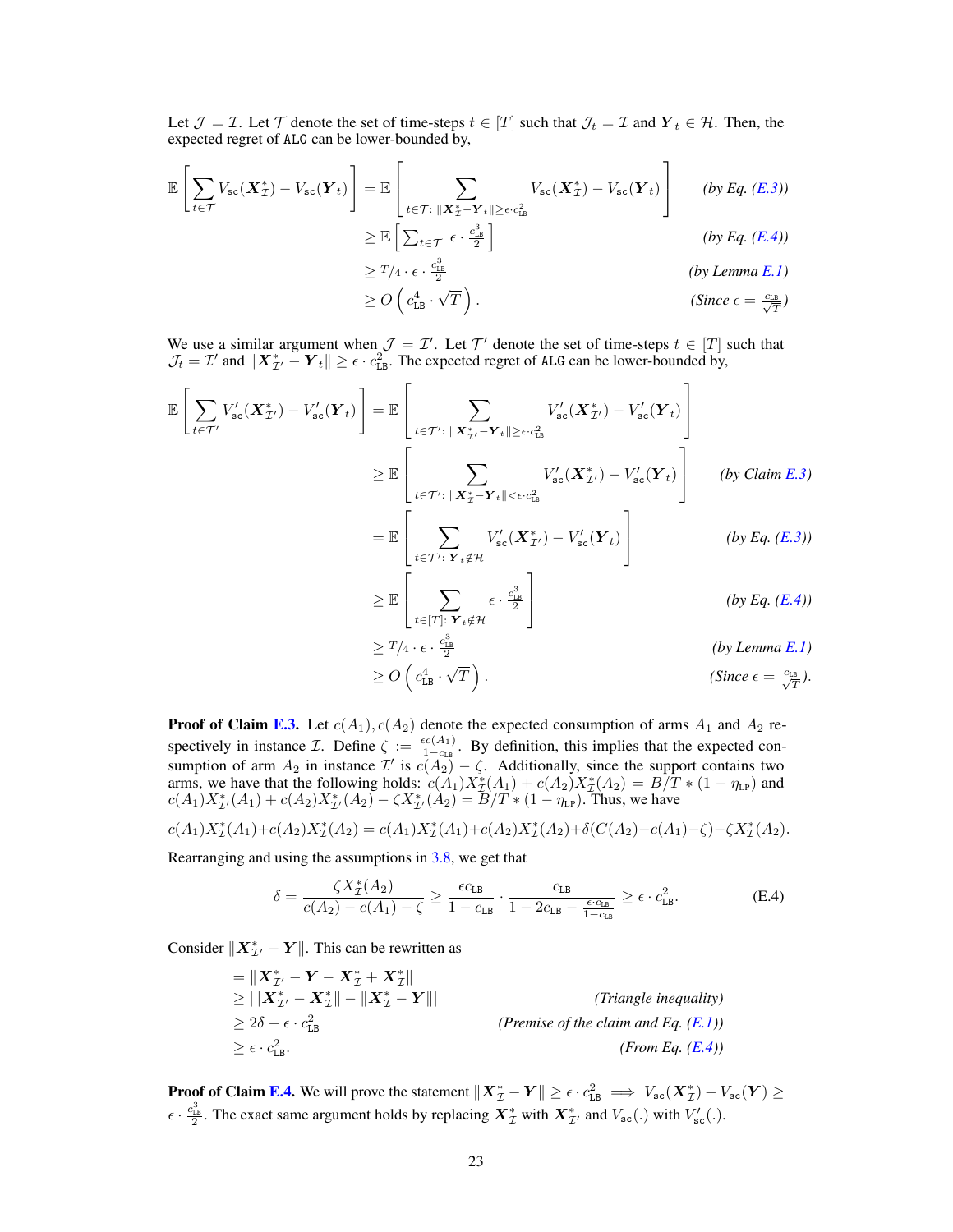Consider  $V_{\rm sc}(\mathbf{X}_{\mathcal{I}}^*) - V_{\rm sc}(\mathbf{Y})$ . By definition, this equals,

$$
r(\boldsymbol{X}_{\mathcal{I}}^*) - \frac{r(\boldsymbol{Y})}{\max\{\frac{B'}{T}, c(\boldsymbol{Y})\}} \cdot \frac{B'}{T},
$$
 (E.5)

where  $B'$  is the scaled budget.

We have two cases. In case 1, let  $\max\{\frac{B'}{T}, c(Y)\} = \frac{B'}{T}$ . Thus, Eq. [\(E.5\)](#page-0-44) simplifies to,

$$
= r(\mathbf{X}_{\mathcal{I}}^{*}) - r(\mathbf{Y})
$$
  
=  $r(A_{1})[X_{\mathcal{I}}^{*}(A_{1}) - Y(A_{1})] + r(A_{2})[X_{\mathcal{I}}^{*}(A_{2}) - Y(A_{2})]$ 

Note that since  $\max{\frac{B'}{T}, c(Y)} = \frac{B'}{T}$ , this implies that  $Y(\text{null}) = 0$ . Since  $X^*_{\mathcal{I}}$  is an optimal solution and  $r(A_2) > r(A_1)$ , this implies that we have  $Y(A_1) = X^*_{\mathcal{I}}(A_1) + \zeta$  and  $Y(A_2) = X^*_{\mathcal{I}}(A_1) + \zeta^*$  $X^*_{\mathcal{I}}(A_2) - \zeta$ . Thus, we have,

$$
r(A_1)[X_{\mathcal{I}}^*(A_1) - Y(A_1)] + r(A_2)[X_{\mathcal{I}}^*(A_2) - Y(A_2)] \ge [r(A_2) - r(A_1)]\zeta
$$
  
\n
$$
\ge c_{\text{LB}} \cdot ||\mathbf{X}_{\mathcal{I}}^* - \mathbf{Y}||/2
$$
  
\n
$$
\ge \epsilon \cdot \frac{c_{\text{LB}}^3}{2}.
$$

Consider case 2 where  $\max{\frac{B'}{T}, c(Y)} = c(Y)$ . Then, Eq. [\(E.5\)](#page-0-44) simplifies to,

$$
= r(\boldsymbol{X}_{\mathcal{I}}^{*}) - \frac{B'}{T} \cdot \frac{r(\boldsymbol{Y})}{c(\boldsymbol{Y})}
$$
  
\n
$$
\geq r(\boldsymbol{X}_{\mathcal{I}}^{*}) - \max_{\boldsymbol{Y} \in \Delta_{3}: ||\boldsymbol{X}_{\mathcal{I}}^{*} - \boldsymbol{Y}|| \geq \epsilon \cdot c_{\text{LB}}^{2}} \frac{B(1-\eta_{\text{LP}})}{T} \cdot \frac{r(\boldsymbol{Y})}{c(\boldsymbol{Y})}
$$

The maximization happens when the distribution *Y* is such that  $Y(A_1) = X^* - \epsilon \cdot c_{\text{LB}}^2/2$  and  $Y(A_1) = Y^* - \epsilon \cdot c_{\text{LB}}^2/2$  and  $Y(A_2) = X^*_{\mathcal{I}} - \epsilon \cdot c_{\text{LB}}^2/2$ . Plugging this into the expression we get the RHS is at least,

$$
\geq r(\mathbf{X}_{\mathcal{I}}^*) - \frac{B(1-\eta_{\text{LP}})}{T} \cdot \frac{r(\mathbf{X}_{\mathcal{I}}^*) + \epsilon \cdot c_{\text{LB}}^2/2 \cdot (r(A_2) - r(A_1))}{c(\mathbf{X}_{\mathcal{I}}^*) + \epsilon \cdot c_{\text{LB}}^2/2 \cdot (c(A_2) - c(A_1))}
$$
\n
$$
\geq r(\mathbf{X}_{\mathcal{I}}^*) - c_{\text{LB}}(1-\eta_{\text{LP}}) \cdot \frac{r(\mathbf{X}_{\mathcal{I}}^*) + \epsilon \cdot c_{\text{LB}}^2/2 \cdot (r(A_2) - r(A_1))}{c(\mathbf{X}_{\mathcal{I}}^*) + \epsilon \cdot c_{\text{LB}}^2/2 \cdot (c(A_2) - c(A_1))}
$$
\n
$$
\geq r(\mathbf{X}_{\mathcal{I}}^*) - (1-\eta_{\text{LP}}) \cdot \frac{r(\mathbf{X}_{\mathcal{I}}^*) + \epsilon \cdot c_{\text{LB}}^2/2 \cdot (r(A_2) - r(A_1))}{1 + \epsilon \cdot c_{\text{LB}}^2/2}
$$
\n
$$
\geq \frac{\eta_{\text{LP}}}{2} \cdot r(\mathbf{X}_{\mathcal{I}}^*) \geq \epsilon \cdot \frac{c_{\text{LB}}^2}{2}.
$$

The last two inequality follows from Assumption [3.8-\(3.8\)](#page-0-36), the value of  $\eta_{LP}$  and the fact that  $\epsilon = \frac{c_{LB}}{\sqrt{T}}$ , respectively. Combining the two cases we get the claim.

# F Proof of Theorem [3.9\(](#page-0-11)b):  $\sqrt{T}$  lower bound for  $d > 2$

We first show that for any given instance  $\mathcal{I}_0$ , for a given  $0 < \delta_1 \leq \mathcal{O}\left(\frac{1}{\sqrt{n}}\right)$ *T* ) we can obtain a  $\delta_1$ perturbation of this instance, denoted by  $\mathcal{I}'_0$ , that satisfies Eq. [\(3.15\)](#page-0-35). Given instance  $\mathcal{I}_0$  we construct the  $\delta_1$ -perturbation as follows. We construct instance  $\mathcal{I}'_0$  by decreasing the mean consumption on arm  $A_i$  and resource *j* by  $\zeta_1^j$ . We keep the mean rewards the same. Let *X* denote the optimal solution to instance *I*. As a notation we denote the matrix  $C \in [0, 1]^{d \times 3}$  as the matrix of mean consumption. Let *B* denote the sub-matrix of *C* such that, *X* satisfies the constraints in the scaled LP  $(C.1)$  with equality. Thus, we have  $C \cdot X = b$ , where every co-ordinate of *b* is  $\frac{B(1-\eta_{LP})}{T}$ . Thus, the perturbation is equivalent to perturbing the vector *b*, such that the  $j^{th}$  entry has an additive perturbation of  $\zeta^j$ . From Proposition 3.1 in [\[46\]](#page-0-45), this linear program has a non-degenerate primal optimal solution, in the sense that it satisfies Eq.  $(3.15)$ .

Next, we show that given an instance  $\mathcal{I}'_0$  we can obtain a  $\delta_2$  perturbation of  $\mathcal{I}'_0$  for a given  $0 < \delta$  $\delta_2 \leq \mathcal{O}\left(\frac{1}{\sqrt{2}}\right)$ *T* ), such that the consumption vectors are linearly independent. Define a random matrix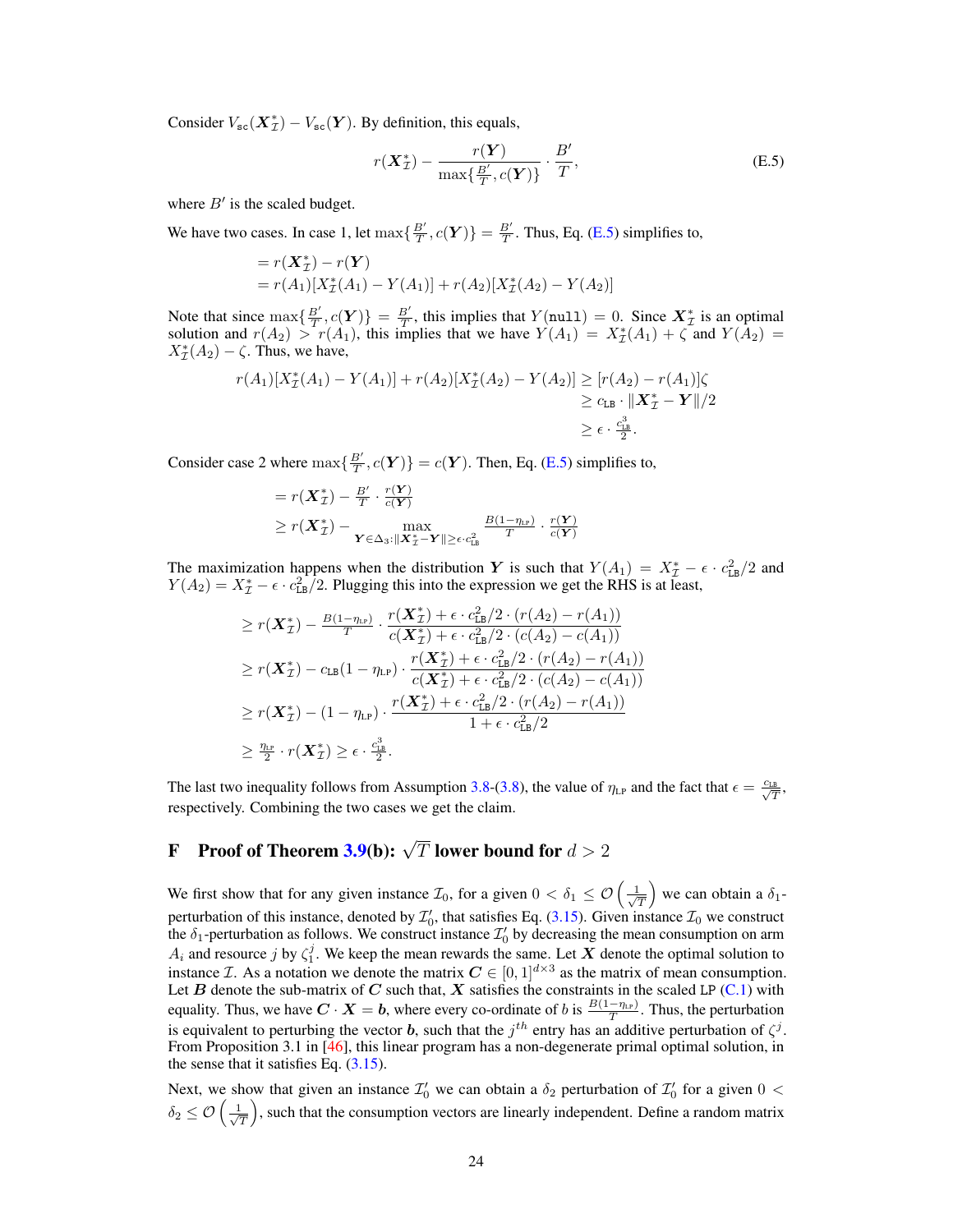$D \in [-\zeta_2, \zeta_2]^{d \times 3}$  such that every entry in *D* is generated uniformly at random from the set  $[-\zeta_2, \zeta_2]$ . We claim that the vectors  $c_j - d_j$  are all linearly independent, where  $d_j$  is the  $j^{th}$  row of  $D$  with probability at least 0*.*6. In other words, decreasing each of the mean consumption by a uniformly random value chosen from the set  $[-\zeta_2, \zeta_2]$  implies that there exists a realization of *D* such that the vectors  $c_j - d_j$  are all linearly independent.

<span id="page-10-6"></span>The proof of this claim proceeds as follows. As before define  $C \in [0, 1]^{d \times 3}$  to be the matrix of mean consumption. From definition of linear independence we need to show that the smallest singular value of the matrix  $C - D$  is non-zero. Note that every entry in the matrix  $C - D$  is chosen independently. Thus, using the bound on the probability of singularity in Theorem 2.2 of [\[21\]](#page-0-46) we have that the probability that the smallest singular value is 0 is at most  $\frac{1}{2\sqrt{2}}$ . Thus, with probability at least  $1 - \frac{1}{2\sqrt{2}} > 0.6$  we have that the matrix  $C - D$  is singular.

Thus, for  $\delta := \delta_1 + \delta_2$ , we have that there exists a  $\delta$ -perturbed instance  $\mathcal{I}_0$ , that satisfies all the assumptions in [3.8](#page-0-36) and linear independence condition required in the premise of Theorem [3.10.](#page-0-29)

# G Simple regret: proof of Theorem [4.1](#page-0-47)

For convenience, let us restate the theorem:

<span id="page-10-2"></span>**Theorem.** Assume  $B \ge \Omega(T)$  and  $\eta_{LP} \le \frac{1}{2}$ . With probability at least  $1 - O(T^{-3})$ , for each  $\epsilon > 0$ , *there are at most*  $N_{\epsilon} = \mathcal{O}\left(\frac{K}{\epsilon^2} \log KTd\right)$  *rounds t* such that  $\theta PT_{DP}/T - r(\boldsymbol{X}_t) \geq \epsilon$ .

The proof consists of two major steps: we argue about confidence sums, and we upper-bound simple regret in terms of the confidence radius.

### G.1 Confidence sums

The following arguments depend only on the definition of the confidence radius, and work for any algorithm ALG. Suppose in each round  $t$ , this algorithm chooses a distribution  $Y_t$  over arms and samples arm  $a_t$  independently  $Y_t$ . We upper-bound the number of rounds t with large  $\text{Rad}_t(Y_t)$ : **Lemma G.1.** Fix the threshold  $\theta_0 > 0$ , and let S be the set of all rounds  $t \in [T]$  such that  $\text{Rad}_t(\boldsymbol{Y}_t) \geq \theta_0$ . Then  $|S| \leq \mathcal{O}\left(\theta_0^{-2} \cdot K \log(KdT)\right)$  with probability at least  $1 - O(T^{-3})$ .

To prove the lemma, we study *confidence sums*: for a subset  $S \subset [T]$  of rounds, define

| $W_{\texttt{act}}(S) := \sum_{t \in S} \text{ Rad}_t(a_t)$    | (action-confidence sum of $ALG$ ),       |
|---------------------------------------------------------------|------------------------------------------|
| $W_{\text{dis}}(S) := \sum_{t \in S} \text{ Rad}_t(\bm{Y}_t)$ | (distribution-confidence sum of $ALG$ ). |

<span id="page-10-5"></span><span id="page-10-4"></span>First, a standard argument (*e.g.,* implicit in [\[10\]](#page-0-48), see Section [G.4\)](#page-0-49) implies that

$$
W_{\text{act}}(S) \le \mathcal{O}\left(\sqrt{K|S|C_{\text{rad}}} + K \cdot \ln|S| \cdot C_{\text{rad}}\right) \quad \text{for any fixed subset } S \subset [T].\tag{G.1}
$$

<span id="page-10-0"></span>Second, note that  $W_{dis}(S)$  is close to  $W_{act}(S)$ : for any fixed subset  $S \subset [T]$ ,

$$
|W_{\text{dis}}(S) - W_{\text{act}}(S)| \le \mathcal{O}(\sqrt{|S| \log T}) \quad \text{with probability at least } 1 - T^{-3}.\tag{G.2}
$$

This is by Azuma-Hoeffding inequality, since  $(Rad_t(a_t) - Rad_t(Y_t): t \in S)$  is a martingale difference sequence. We extend this observation to *random* sets *S*. A random set  $S \subset [T]$  is called *time-consistent* if the event  $\{t \in S\}$  does not depend on the choice of arm  $a_t$  or anything that happens afterwards, for each round *t*. (But it *can* depend on the choice of distribution *Y <sup>t</sup>*.)

<span id="page-10-1"></span>**Claim G.2.** *For any any time-consistent random set*  $S \subset [T]$ *,* 

$$
|W_{\text{dis}}(S) - W_{\text{act}}(S)| \le \mathcal{O}\left(\sqrt{|S| \log T} + \log T\right) \quad \text{with probability at least } 1 - T^{-3}. \quad \text{(G.3)}
$$

*Proof.* By definition of time-consistent set, for each round *t*,

$$
\mathbb{E}[\mathbf{1}_{\{t\in S\}}\cdot \mathrm{Rad}_{t}(a_{t}) \mid (\boldsymbol{Y}_{1}, a_{1}), \ldots, (\boldsymbol{Y}_{t-1}, a_{t-1}), \boldsymbol{Y}_{t}]=\mathbf{1}_{\{t\in S\}}\cdot \mathrm{Rad}_{t}(\boldsymbol{Y}_{t}).
$$

<span id="page-10-3"></span>Thus,  $\mathbf{1}_{\{t \in S\}}$  Rad $_t(a_t)$  – Rad $_t(Y_t)$ ,  $t \in [T]$  is martingale difference sequence. Claim [G.2](#page-0-50) follows from a concentration bound from prior work (Theorem D.3). from a concentration bound from prior work (Theorem [D.3\)](#page-0-51).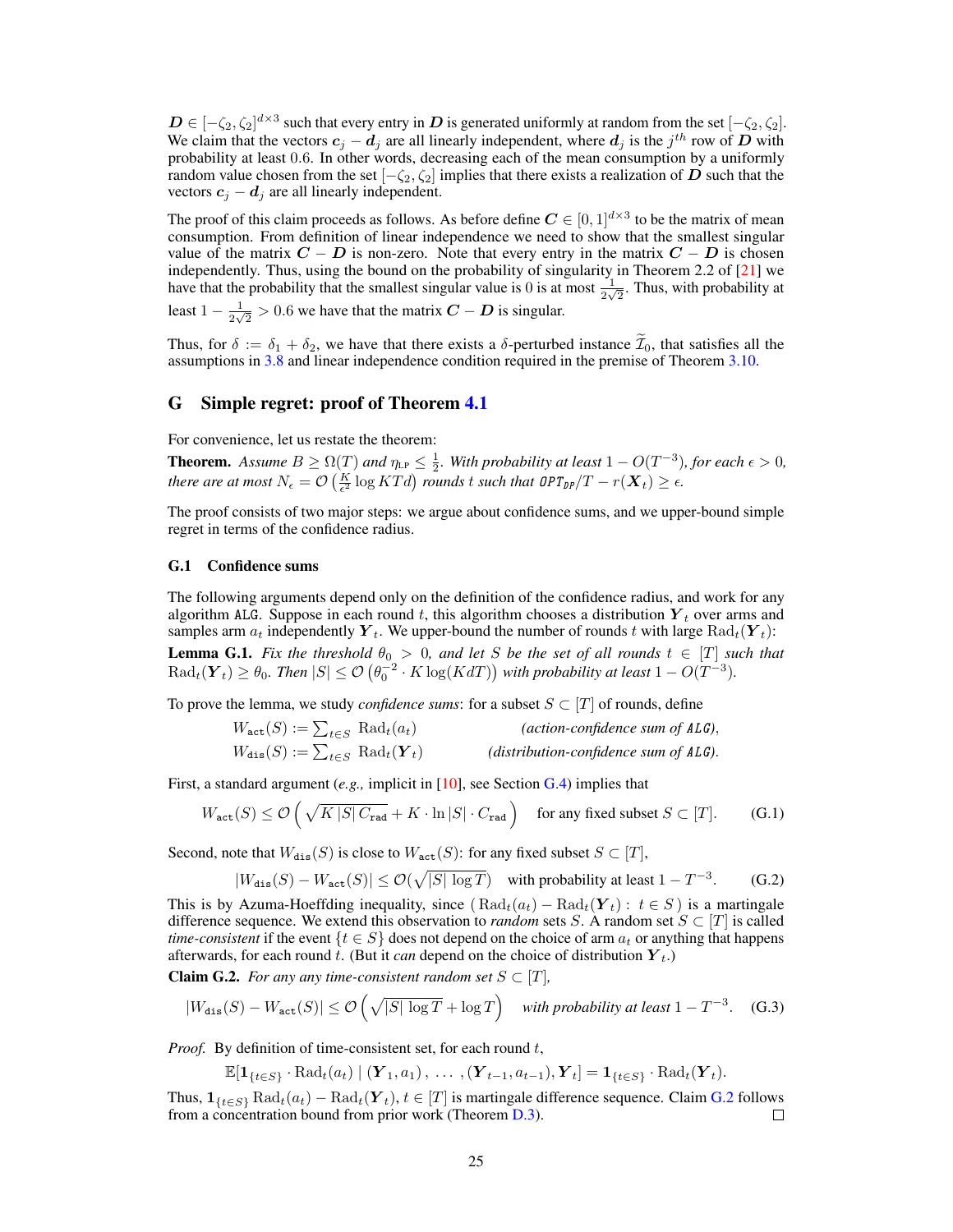<span id="page-11-1"></span>We complete the proof of Lemma [G.1](#page-0-15) as follows. Fix  $\delta > 0$ . Since *S* is a time-consistent random subset of [*T*], by Eq. [\(G.1\)](#page-0-52) and Claim [G.2,](#page-0-50) with probability at least  $1 - \delta$  it holds that

$$
\theta_0 \cdot |S| \leq W_{\text{dis}}(S) \leq \mathcal{O}\left(\sqrt{|S| K C_{\text{rad}}} + K C_{\text{rad}} + \sqrt{|S| \log T} + \log T\right).
$$

We obtain the Lemma by simplifying and solving this inequality for *|S|*.

### G.2 Connecting LP-gap and the confidence radius

In what follows, let  $B_{\rm sc} = B(1 - \eta_{\rm LP})$  be the budget in the rescaled LP. **Lemma G.3.** *Fix round*  $t \in [T]$ *, and assume the "clean event" in* [\(2.7\)](#page-0-53)*. Then* 

$$
G_{LP}(\boldsymbol{X}_t) \leq (2+T/B_{\rm sc}) \operatorname{Rad}_t(\boldsymbol{X}_t).
$$

*Proof.* Let  $\alpha := B_{\rm sc}/T$ . For any distribution *X*, let

$$
V_+(\boldsymbol{X}):= {}^{B_{\mathrm{sc}}}/T \, \cdot r(\boldsymbol{X})/\max_{j\in[d]} c_j^-(\boldsymbol{X}).
$$

<span id="page-11-0"></span>denote the value of  $\boldsymbol{X}$  in the optimistic LP [\(2.6\)](#page-0-54), after proper rescaling. Let  $\boldsymbol{X}^*$  be an optimal solution to the (original) LP  $(2.2)$ . Then

$$
G_{\text{LP}}(\boldsymbol{X}_t) = V(\boldsymbol{X}^*) - V(\boldsymbol{X}_t) - V_+(\boldsymbol{X}_t) + V_+(\boldsymbol{X}_t). \tag{G.4}
$$

Since  $V_+({\bf X}_t)$  is the optimal solution to the optimistic LP [\(2.6\)](#page-0-54),

$$
V_+(\boldsymbol{X}_t) \geq V_+(\boldsymbol{X}^*).
$$

Moreover, since  $X^*$  is feasible to the optimistic LP [\(2.6\)](#page-0-54) with the scaled budget  $B_{\rm sc}$ ,

$$
V_+(\boldsymbol{X}^*)\geq V(\boldsymbol{X}^*).
$$

It follows that Eq.  $(G.4)$  an be upper-bounded as

$$
G_{\text{LP}}(\boldsymbol{X}_t) \le V_+(\boldsymbol{X}_t) - V(\boldsymbol{X}_t). \tag{G.5}
$$

We will now upper-bound the right-hand side in the above. Denote

$$
c_{\max}(\boldsymbol{X}_t) := \max_{j \in [d]} \sum_{a \in [K]} c_{j,t}(a) X_t(a)
$$

$$
c_{\max}^-(\boldsymbol{X}_t) := \max_{j \in [d]} \sum_{a \in [K]} c_{j,t}^-(a) X_t(a).
$$

By definition of the value of a linear program, we can continue Eq. [\(G.5\)](#page-0-56) as follows:

$$
G_{\text{LP}}(\boldsymbol{X}_t) \le V_+(\boldsymbol{X}_t) - V(\boldsymbol{X}_t)
$$
  
 
$$
\le \alpha \cdot \frac{\hat{r}(\boldsymbol{X}_t) + \text{Rad}_t(\boldsymbol{X}_t)}{c_{\text{max}}(\boldsymbol{X}_t)} - \alpha \cdot \frac{r(\boldsymbol{X}_t)}{c_{\text{max}}(\boldsymbol{X}_t)}.
$$
 (G.6)

Under the clean event in Eq.  $(2.7)$ , we continue Eq.  $(G.6)$  as follows:

$$
\leq \alpha \left( \frac{2 \operatorname{Rad}_t(\boldsymbol{X}_t) + r(\boldsymbol{X}_t)}{c_{\max}^-(\boldsymbol{X}_t)} - \frac{r(\boldsymbol{X}_t)}{c_{\max}(\boldsymbol{X}_t)} \right). \tag{G.7}
$$

Since time is one of the resources,  $c_{\max}^-(\mathbf{X}_t) \ge \frac{B_{\text{sc}}}{T}$ . Thus, we continue Eq. [\(G.7\)](#page-0-58) as follows:

$$
\leq 2 \operatorname{Rad}_t(\boldsymbol{X}_t) + \alpha r(\boldsymbol{X}_t) \left( \frac{1}{c_{\max}^-(\boldsymbol{X}_t)} - \frac{1}{c_{\max}(\boldsymbol{X}_t)} \right)
$$
  
= 2 \operatorname{Rad}\_t(\boldsymbol{X}\_t) + \alpha r(\boldsymbol{X}\_t) \left( \frac{\operatorname{Rad}\_t(\boldsymbol{X}\_t)}{c\_{\max}^-(\boldsymbol{X}\_t) \cdot c\_{\max}(\boldsymbol{X}\_t)} \right)  
< 2 \operatorname{Rad}\_t(\boldsymbol{X}\_t) + \frac{\operatorname{Rad}\_t(\boldsymbol{X}\_t)}{c\_{\max}^-(\boldsymbol{X}\_t)} \qquad (G.8)

$$
\leq \left(2 + \frac{T}{B_{\rm sc}}\right) \text{Rad}_{t}(\boldsymbol{X}_{t}) \tag{G.9}
$$

<span id="page-11-2"></span>Eq. [\(G.8\)](#page-0-59) uses the fact that  $\alpha \frac{r(X_t)}{c_{\max}(X_t)} \leq \frac{B}{T} \frac{r(X_t)}{c_{\max}(X_t)} = V(X_t) \leq 1$ . Eq. [\(G.9\)](#page-0-60) uses the fact that time is one of the resources and thus,  $c_{\max}^-({\bm{X}}_t) \geq \frac{B_{\text{sc}}}{T}$ .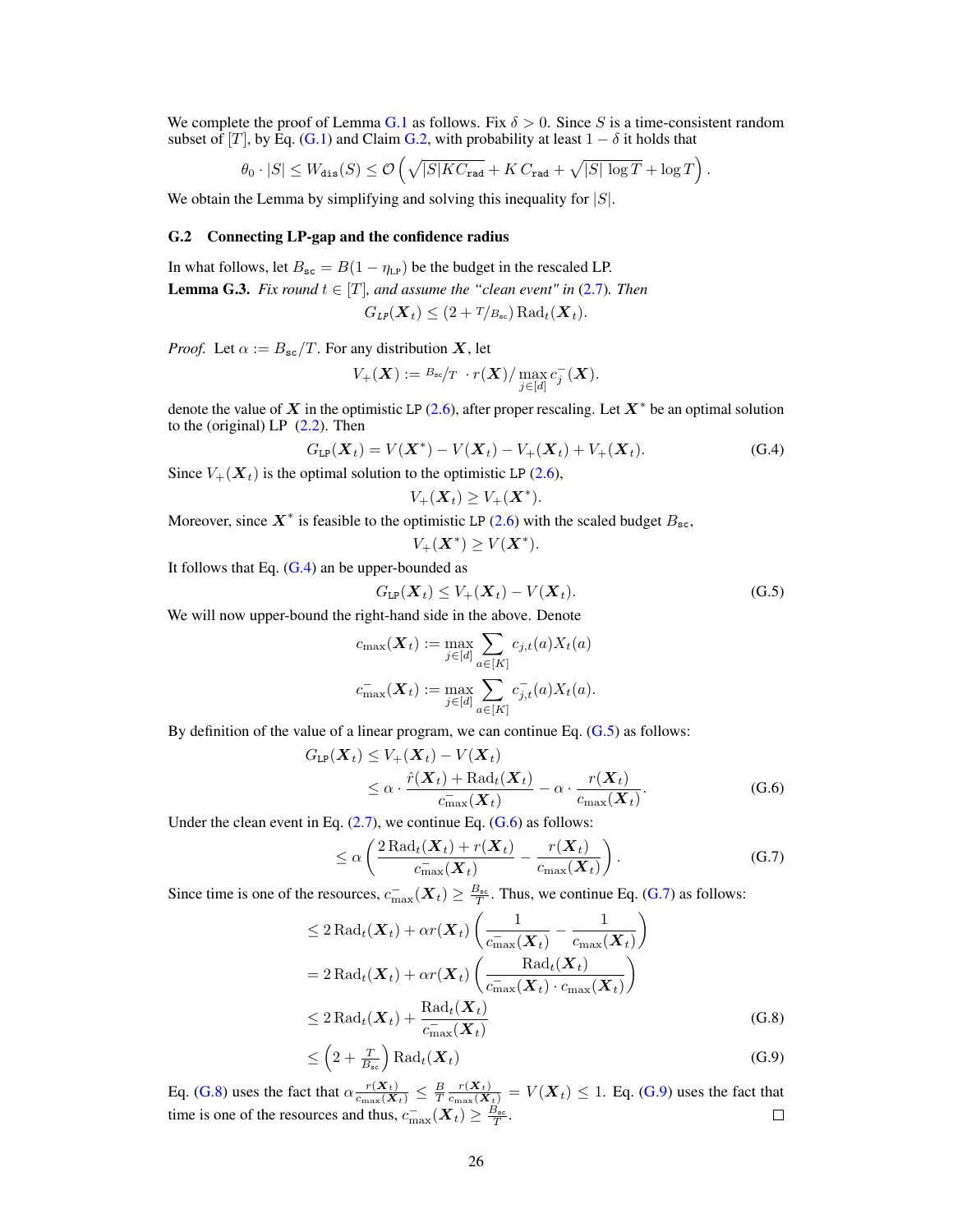#### G.3 Finishing the proof of Theorem [4.1](#page-0-47)

Claim G.4. *Fix round t, and assume the "clean event" in* [\(2.7\)](#page-0-53)*. Then*

$$
\mathit{OPT}_{\mathit{DP}}/T - r(\boldsymbol{X}_t) \leq G_{\mathit{LP}}(\boldsymbol{X}_t) + \eta_{\mathit{LP}}.
$$

*Proof.* By [\(2.7\)](#page-0-53) and because  $X_t$  is the solution to the optimistic LP, we have

$$
\max_{j\in d} c_j(\boldsymbol{X}_t) \ge \max_{j\in d} c_j^-(\boldsymbol{X}_t) = B/T (1 - \eta_{LP}).
$$

It follows that  $r(X_t) \ge V(X_t)(1 - \eta_{LP})$ . Finally, we know that  $\text{OPT}_{LP} \ge \text{OPT}_{DP}/T$ .

Condition on  $(2.7)$ , and the high-probability event in Lemma [G.1.](#page-0-15) (Take the union bound in Lemma [G.1](#page-0-15) over all thresholds  $\theta_0 \geq 1/\sqrt{T}$ , *e.g.*, over an exponential scale.) Fix  $\epsilon > 0$ . By Claim [G.4](#page-0-61) and Lemma [G.3,](#page-0-62) any round  $t$  with simple regret at least  $\epsilon$  satisfies

$$
\epsilon \leq \texttt{OPT}_{\texttt{DP}}/T - r(\boldsymbol{X}_t) \leq \eta_{\texttt{LP}} + (2 + T/B_{\texttt{sc}}) \text{Rad}_{t}(\boldsymbol{X}_t).
$$

Therefore,  $\text{Rad}_t(\boldsymbol{X}_t) \geq \theta_0$ , where  $\theta_0 = \frac{\epsilon - \eta_{\text{LP}}}{(2 + T/B_{\text{sc}})} \geq \Theta(\epsilon)$  when  $\epsilon \geq 2\eta_{\text{LP}}$ . Now, the theorem follows from Lemma [G.1.](#page-0-15) Note, when  $\epsilon < 2\eta_{LP}$ , then the total number of rounds in the theorem is larger than *T* and hence not meaningful.

### G.4 The standard confidence-sum bound: proof of Eq. [\(G.1\)](#page-0-52)

Let us prove Eq. [\(G.1\)](#page-0-52) for the sake of completeness. By definition of  $Rad<sub>t</sub>(a<sub>t</sub>)$  from Eq. [\(2.8\)](#page-0-63),

$$
\operatorname{Rad}_t(a_t) = f(n) := \min\left(1, \sqrt{C_{\text{rad}}/n} + C_{\text{rad}}/n\right),\,
$$

where  $N_t(a)$  is the number of times arm *a* was chosen before round *t*. Therefore:

$$
\sum_{t \in S} \text{Rad}_{t}(a_{t}) \leq \sum_{a \in [K]} \sum_{n=1}^{|S|/K} f(n)
$$
\n
$$
\leq \sum_{a \in [K]} \int_{x=1}^{|S|/K} f(x) dx \leq 3 \left( \sqrt{K|S| C_{\text{rad}}} + K \cdot \ln |S| \cdot C_{\text{rad}} \right).
$$

# H Reduction from BwK to bandits

<span id="page-12-0"></span>We extend our results to any problem which can be cast as a special case of BwK and admits an upper bound on action-confidence sums, in the style of  $(G.1)$ , for a suitably defined confidence radius.

To state the general result, let us define an abstract notion of "confidence radius". For each round *t*, a *formal confidence radius* is a mapping  $Rad<sub>t</sub>(a)$  from algorithm's history and arm *a* to [0, 1] such that with probability at least  $1 - O(T^{-4})$  it holds that

$$
|r(a) - \hat{r}_t(a)| \leq \text{Rad}_t(a) \quad \text{and} \quad |c_j(a) - \hat{c}_{j,t}(a)| \leq \text{Rad}_t(a)
$$

<span id="page-12-1"></span>for each resource *j*, where  $\hat{r}_t(a)$  and  $\hat{c}_{j,t}(a)$  denote average reward and resource consumption, as defined in Eq. [\(B.3\)](#page-0-64). Such  $Rad<sub>t</sub>(a)$  induces a version of UcbBwK with confidence bounds

$$
r_t^+(a) = \min(1, \hat{r}_t(a) + \text{Rad}_t(a))
$$
 and  $c_{j,t}^-(a) = \max(0, \hat{c}_{j,t}(a) - \text{Rad}_t(a))$ .

We allow the algorithm to observe auxiliary feedback before and/or after each round, depending on a particular problem formulation, and this feedback may be used to compute the confidence radii.

We replace Eq. [\(G.1\)](#page-0-52) with a generic bound on the action-confidence sum, for some  $\beta$  that can depend on the parameters in the problem instance, but not on *S*:

$$
\sum_{t \in S} \text{Rad}_{t}(a_{t}) \le \sqrt{|S| \beta}, \quad \text{for any algorithm and any subset } S \subset [T]. \tag{H.1}
$$

**Theorem H.1.** *Consider an instance of BwK with time horizon*  $T$ *. Let*  $\text{Rad}_t(\cdot)$  *be a formal confidence radius which satisfies* [\(H.1\)](#page-0-65) *for some . Consider the induced algorithms UcbBwK and PrunedUcbBwK with rescaling parameter*  $\eta_{LP} = \frac{2}{B} \sqrt{\beta T}$ .

 $\Box$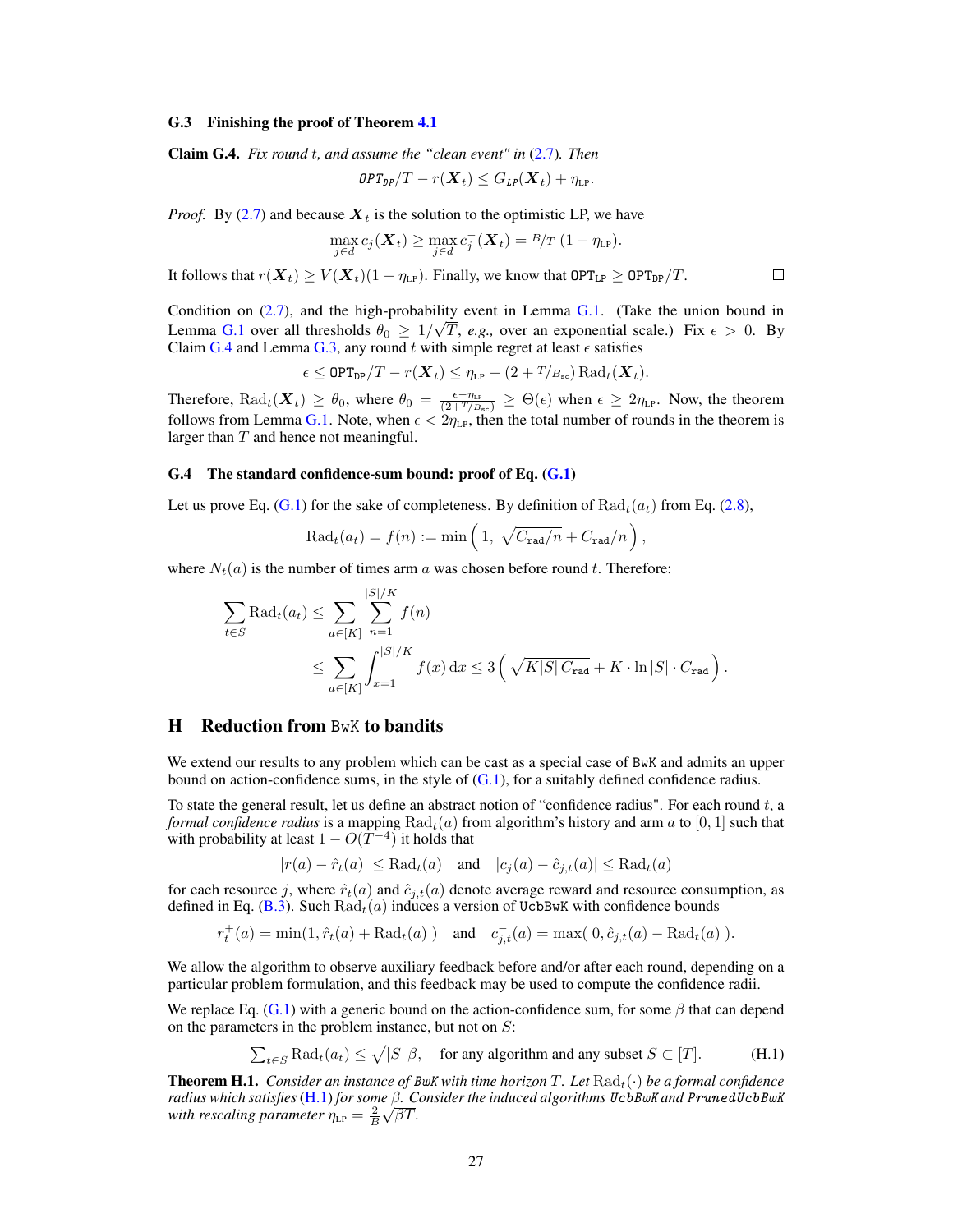- *(i) Both algorithms obtain regret*  $\mathcal{OPT}_{DP} \mathbb{E}[REW] \leq O(\sqrt{\beta T})(1 + \mathcal{OPT}_{DP}/B)$ .
- *(ii) Theorem* [3.2](#page-0-66) *holds with*  $\Psi = \beta G_{\text{LAG}}^{-2}$  *and regret*  $\mathcal{O}\left(\beta G_{\text{LAG}}^{-1}\right)$  *in part (ii).*
- (*iii*) *Theorem [4.1](#page-0-47) holds with*  $N_{\epsilon} = \mathcal{O}(\beta \epsilon^{-2})$ .

<span id="page-13-0"></span>**Proof Sketch** For part (i), the analysis in [\[3\]](#page-0-67) explicitly relies on  $(G.1)$ . For part (ii), we modify the proof of Theorem [3.2](#page-0-66) so as to use  $(G.1)$  instead of Claim [3.4.](#page-0-68) For part (iii), our proof of Theorem [4.1](#page-0-47) uses  $(G.1)$  explicitly. In all three parts, we replace  $(G.1)$  with  $(H.1)$ , and trace how the latter propagates through the respective proof.

We apply this general result to three specific scenarios: linear contextual bandits with knapsacks (LinCBwK) [\[5\]](#page-0-69), combinatorial semi-bandits with knapsacks (SemiBwK) [\[49\]](#page-0-70), and multinomial-logit bandits with knapsacks (Mn1BwK) [\[26\]](#page-0-71). In all three applications, the confidence-sum bound [\(H.1\)](#page-0-65) is implicit in prior work on the respective problem without resources. The guarantees in part (i) match those in prior work referenced above, up to logarithmic factors, and are optimal when  $B = \Omega(T)$ ; in fact, we obtain an improvement for MnlBwK. Parts (ii) and (iii) – the results for logarithmic regret and simple regret – did not appear in prior work.

### H.1 Linear Contextual Bandits with Knapsacks (LinCBwK)

In *Contextual Bandits with Knapsacks* (CBwK), we have *K* actions, *d* resources, budget *B* and time horizon *T*, like in BwK, and moreover we have a set *X* of possible contexts. At each round  $t \in [T]$ , the algorithm first obtains a context  $x_t \in X$ . The algorithm then chooses an action  $a_t \in [K]$  and obtains an outcome  $o_t(a_t) \in [0,1]^{d+1}$  like in BwK. The tuple  $(x_t; o_t(a) : a \in [K]$  is drawn independently from some fixed but unknown distribution. The algorithm continues until some resource, including time, is exhausted. One compares against a given a set  $\Pi$  of *policies*: mappings from contexts to actions. We can formally interpret CBwK as an instance of BwK in which actions correspond to policies in  $\Pi$ . This interpretation defines the benchmarks  $\text{OPT}_{DP}$  and  $\text{OPT}_{FD}$  that we compete with.

LinCBwK is a special case of CBwK in which the context space is  $\mathcal{X} = [0,1]^{K \times m}$ , for some parameter  $m \in \mathbb{N}$ , so that each context  $x_t$  is in fact a tuple  $x_t = (x_t(a) \in [0,1]^m : a \in [K])$ . We have a linearity assumption: for some unknown matrix  $W_* \in [0, 1]^{m \times (d+1)}$  and each arm  $a \in [K]$ ,

$$
\mathbb{E}\left[\,\boldsymbol{o}_t(a)\mid \boldsymbol{x}_t(a)\,\right] = \boldsymbol{W}_*^{\mathrm{T}}\cdot\boldsymbol{x}_t(a).
$$

The policy set  $\Pi$  consists of all possible policies.

*Linear contextual bandits*, studied in prior work [*e.g.,* [9,](#page-0-72) [29,](#page-0-73) [43,](#page-0-51) [27,](#page-0-74) [2\]](#page-0-75), is the special case without resources. Much of the complexity of linear contextual bandits (resp., LinCBwK) is captured by the special case of of *linear bandits* (resp., *linear BwK* ) where the context is the same in each round.

The general theme in the work on linear bandits (contextual or not) to replace the dependence on the number of arms *K* in the regret bound with the dependence on the dimension *m* and, if applicable, avoid the dependence on  $|\Pi|$ . This is what we accomplish, too.

**Corollary H.2.** For LinCBwK, Theorem [H.1](#page-0-76) holds with  $\beta = \mathcal{O}(m^2d^2 \log(mTd)).$ 

*Proof.* Combining Lemma 13 of [\[9\]](#page-0-72) and Theorem 2 of [\[1\]](#page-0-77), it follows that the confidence-sum bound Eq. [\(H.1\)](#page-0-65) holds with  $\beta = O(m^2 d^2 \log m T d)$ .  $\Box$ 

### H.2 Combinatorial Semi-bandits with Knapsacks (SemiBwK)

SemiBwK is a version of BwK, where actions correspond to subsets of some fixed ground set [*N*] (whose elements are called *atoms*). There is a fixed family  $\mathcal{F} \subset 2^{[N]}$  of feasible actions. In each round *t*, the algorithm chooses a subset  $A_t \in \mathcal{F}$  and observes the outcome  $o_t(a) \in [0, 1/n]^d$  for each atom  $a \in A_t$ , where  $n = \max_{A \in \mathcal{F}} |A|$ . The outcome for a given subset  $A \in \mathcal{F}$  is defined as the sum

$$
\boldsymbol{o}_t(A) = \sum_{a \in A} \boldsymbol{o}_t(a) \in [0,1]^{d+1}.
$$
 (H.2)

The outcome matrix ( $o_t(a)$ :  $a \in [N]$ ) is drawn independently from some fixed but unknown distribution. The algorithm continues until some resource, including time, is exhausted.

*Combinatorial semi-bandits*, the problem studied in prior work [*e.g.,* [25,](#page-0-78) [40,](#page-0-79) [39\]](#page-0-11), is the special case without resources. Note that the number of feasible actions can be exponential in *N*. The general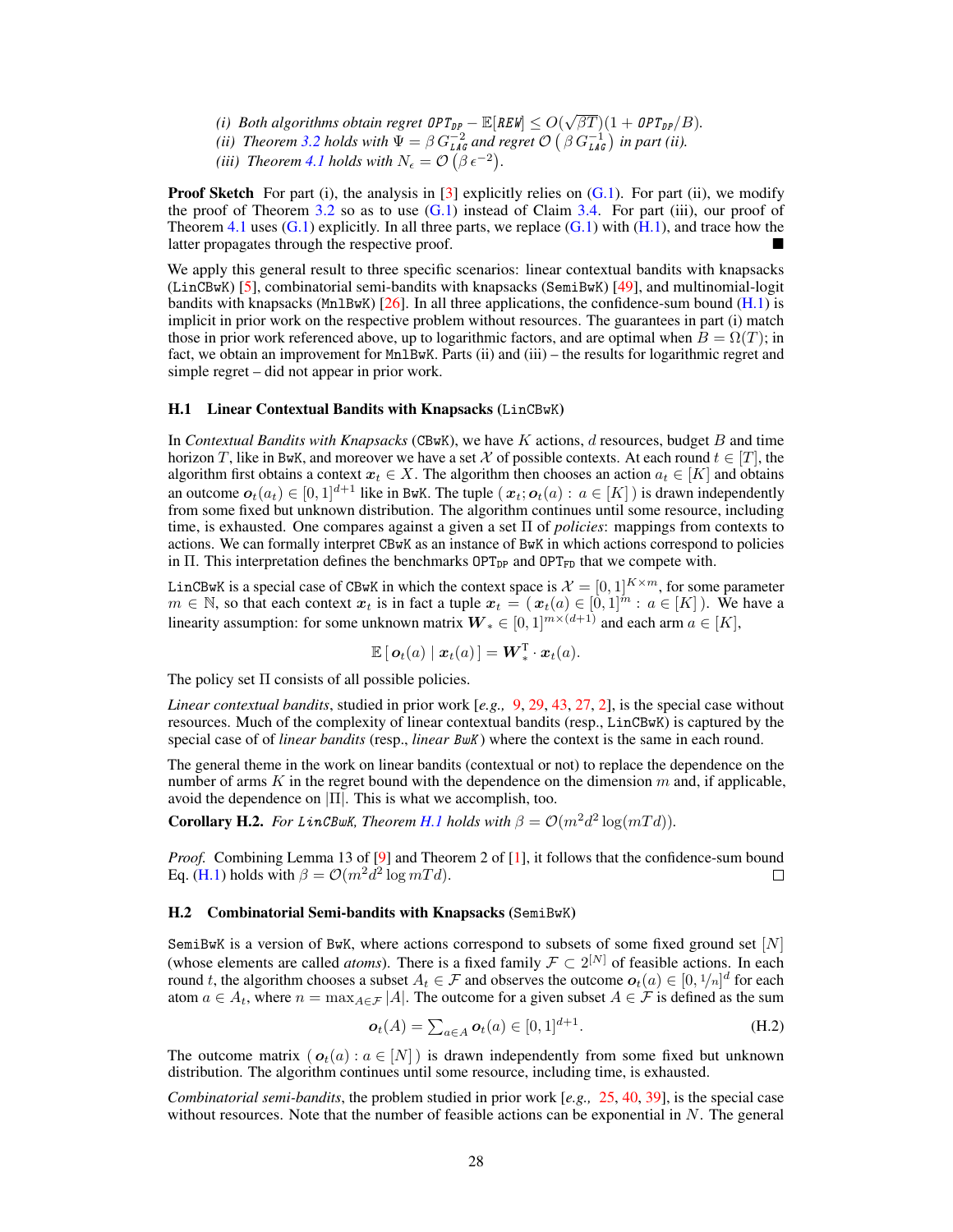theme in this line of work is to replace the dependence on  $|\mathcal{F}|$  in the regret bound with the dependence on *N*, or, even better, on *n*. We extend this to SemiBwK.

**Corollary H.3.** For SemiBwK, Theorem [H.1](#page-0-76) holds with  $\beta = \mathcal{O}(n \log(NdT))$ .

*Proof.* Using Lemma 4 in [\[60\]](#page-0-80) we immediately obtain the confidence-sum bound Eq. [\(H.1\)](#page-0-65) with  $\beta = n \log K dT$ . П

### H.3 Multinomial-logit Bandits with Knapsacks (Mn1BwK)

In the MnlBwK problem, the setup starts like in SemiBwK. There is a ground set of *N atoms*, and a fixed family  $\mathcal{F} \subset 2^{[N]}$  of feasible actions. In each round, each atom *a* has an outcome  $o_t(a) \in [0, 1]^{d+1}$ , and the outcome matrix  $(o_t(a) : a \in [N])$  is drawn independently from some fixed but unknown distribution. The aggregate outcome is formed in a different way: when a given subset  $A_t \in \mathcal{F}$  is chosen by the algorithm in a given round t, at most one atom  $a_t \in A_t$  is chosen stochastically by "nature", and the aggregate outcome is then  $o_t(A_t) := o_t(a)$ ; otherwise, the algorithm skips this round. A common interpretation is that the atoms correspond to products, the chosen action  $A_t \in \mathcal{F}$ is the bundle of products offered to the customer, and at most one product from this bundle is actually purchased. As usual, the algorithm continues until some resource (incl. time) is exhausted.

The selection probabilities are defined via the multinomial-logit model. For each atom *a* there is a hidden number  $v_a \in [0, 1]$ , interpreted as the customers' valuation of the respective product, and the

$$
\Pr\left[\text{atom } a \text{ is chosen} \mid A_t\right] = \begin{cases} \frac{v_a}{1 + \sum_{a' \in A_t} v_{a'}} & \text{if } a \in A_t \\ 0 & \text{otherwise.} \end{cases}
$$

The set  $F$  of possible bundles is

$$
\mathcal{F} = \{ A \subset [N] : \boldsymbol{M} \cdot x(A) \leq \boldsymbol{b} \},
$$

for some (known) totally unimodular matrix  $M \in \mathbb{R}^{N \times N}$  and a vector  $b \in \mathbb{R}^{N}$ , where  $x(A) \in$  $\{0,1\}^N$  represents set *A* as a binary vector over atoms.

*Multinomial-logit bandits*, the problem studied in prior work [*e.g.,* [7,](#page-0-81) [48,](#page-0-82) [51,](#page-0-83) [24\]](#page-0-84), is the special case without resources. We derive the following corollary from the analysis of MNL-bandits in Agrawal et al. [\[7\]](#page-0-81), which analyzes the confidence sum for the *va*'s.

**Corollary H.4.** *Consider <code>MnlBwK</code> and denote*  $V := \sum_{a \in [N]} v_a$ *. Theorem [H.1](#page-0-76) holds with* 

$$
\beta = \mathcal{O}\left(\left(\frac{\ln T}{\ln(1+1/\nu)}\right)^2 \left(N\sqrt{\ln(NT)} + \ln(NT)\right)\right) = \widetilde{O}\left(N^3\right).
$$

*Proof.* The proof is implicit in the analysis in Agrawal et al. [\[7\]](#page-0-81). As in their paper, let  $n_\ell$  denote the number of time-steps in phase  $\ell$ . Let  $V_{\ell} = \sum_{a \in S_{\ell}} v_a$ . Recall that  $n_{\ell}$  is a geometric random variable with mean  $\frac{1}{1+V_{\ell}}$ . Using Chernoff-Hoeffding bounds we obtain that with probability at least  $1-\frac{1}{T^2}$ ,  $n_\ell \leq \frac{\ln T}{\ln(1+1/v_\ell)}.$ 

Consider a random subset *S*. Summing the LHS and RHS in Lemma 4.3, we get that  $\sum_{t \in S} \text{Rad}_t(a_t) \leq \sum_{a \in [N]} \sum_{\ell: t \in \mathcal{T}_a(\ell)} \tilde{R}_a(S_\ell)$ . Using Lemma 4.3 in [\[7\]](#page-0-81) we have,  $\sum_{a\in[N]}\sum_{\ell:t\in\mathcal{T}_a(\ell)}\tilde{R}_a(S_{\ell})\leq \sum_{a\in[N]}\sum_{\ell:t\in\mathcal{T}_a(\ell)}n_{\ell}\sqrt{\frac{v_a\ln\sqrt{N}T}{T_a(\ell)}}+\frac{\ln\sqrt{N}T}{T_a(\ell)}.$  Note that  $v_a\leq 1$ . Using the upper bound on  $n_\ell$  derived above combined with the argument used to obtain (A.19) in [\[7\]](#page-0-81) we get the desired value of  $\beta$ .

The worst-case regret bound from Corollary [H.4](#page-0-85) improves over prior work [\[26\]](#page-0-71). In particular, consider the worst-case dependence on *N*, the number of atoms. Our regret bound scales as  $N^{3/2}$ , whereas the regret bound in [\[26\]](#page-0-71) scales as  $N^{7/2}$  (while both scale as  $\sqrt{T}$ ).